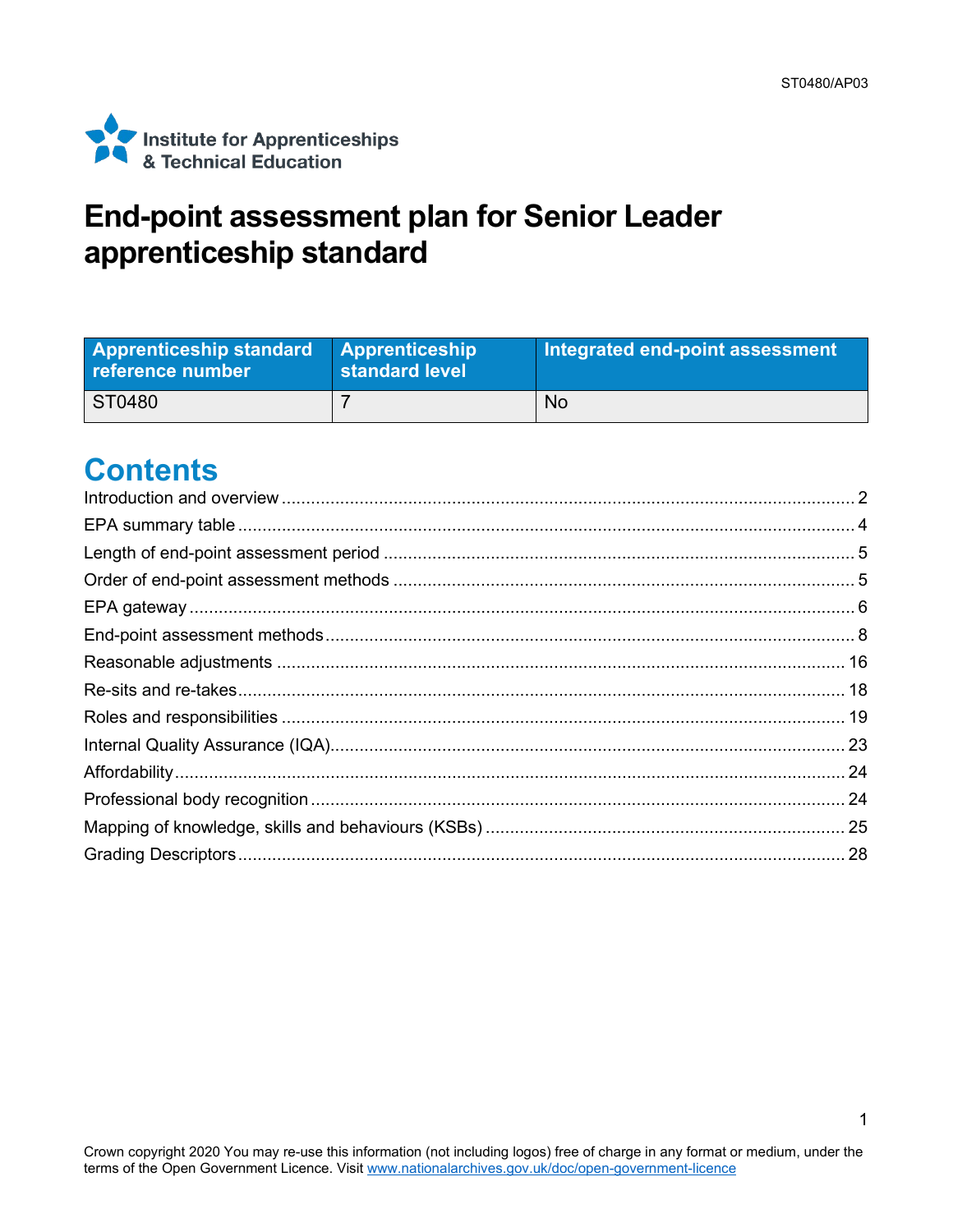## <span id="page-1-0"></span>**Introduction and overview**

This document sets out the requirements for end-point assessment (EPA) for the Senior Leader apprenticeship standard. It explains how EPA for this apprenticeship must operate.

This document provides the EPA design requirements for end-point assessment organisations (EPAOs) for this apprenticeship standard. It will also be useful for apprentices undertaking this apprenticeship, their employers and training providers.

EPA must be conducted by an EPAO approved to deliver EPA for this apprenticeship standard. Each employer should select an approved EPAO from the Education & Skills Funding Agency's Register of end-point assessment organisations (RoEPAO).

Full-time apprentices will typically spend 24 months on-programme (before the gateway) working towards this occupational standard. All apprentices must spend a minimum of 12 months on-programme. All apprentices must spend a minimum of 20% of on-programme time undertaking off-the-job training.

Before starting EPA, an apprentice must meet the gateway requirements. For this apprenticeship they are:

- the employer must be content that the apprentice is working at or above the occupational standard
- apprentices must have achieved English and mathematics at Level  $2<sup>1</sup>$  $2<sup>1</sup>$  $2<sup>1</sup>$

The EPAO must confirm that all required gateway evidence has been provided and accepted as meeting the gateway requirements. The EPAO is responsible for confirming gateway eligibility. Once this has been confirmed, the EPA period starts.

This EPA should then be completed within an EPA period lasting typically for 5 months.

This EPA consists of 2 discrete assessment methods.

It will be possible to achieve the following grades in each end-point assessment method:

**Assessment method 1:** Strategic business proposal, presentation with questioning

- · Fail
- · Pass
- · Distinction

<span id="page-1-1"></span><sup>1</sup> For those with an education, health and care plan or a legacy statement, the apprenticeship's English and mathematics minimum requirement is Entry Level 3. British Sign Language (BSL) qualifications are an alternative to English qualifications for those who have BSL as their primary language.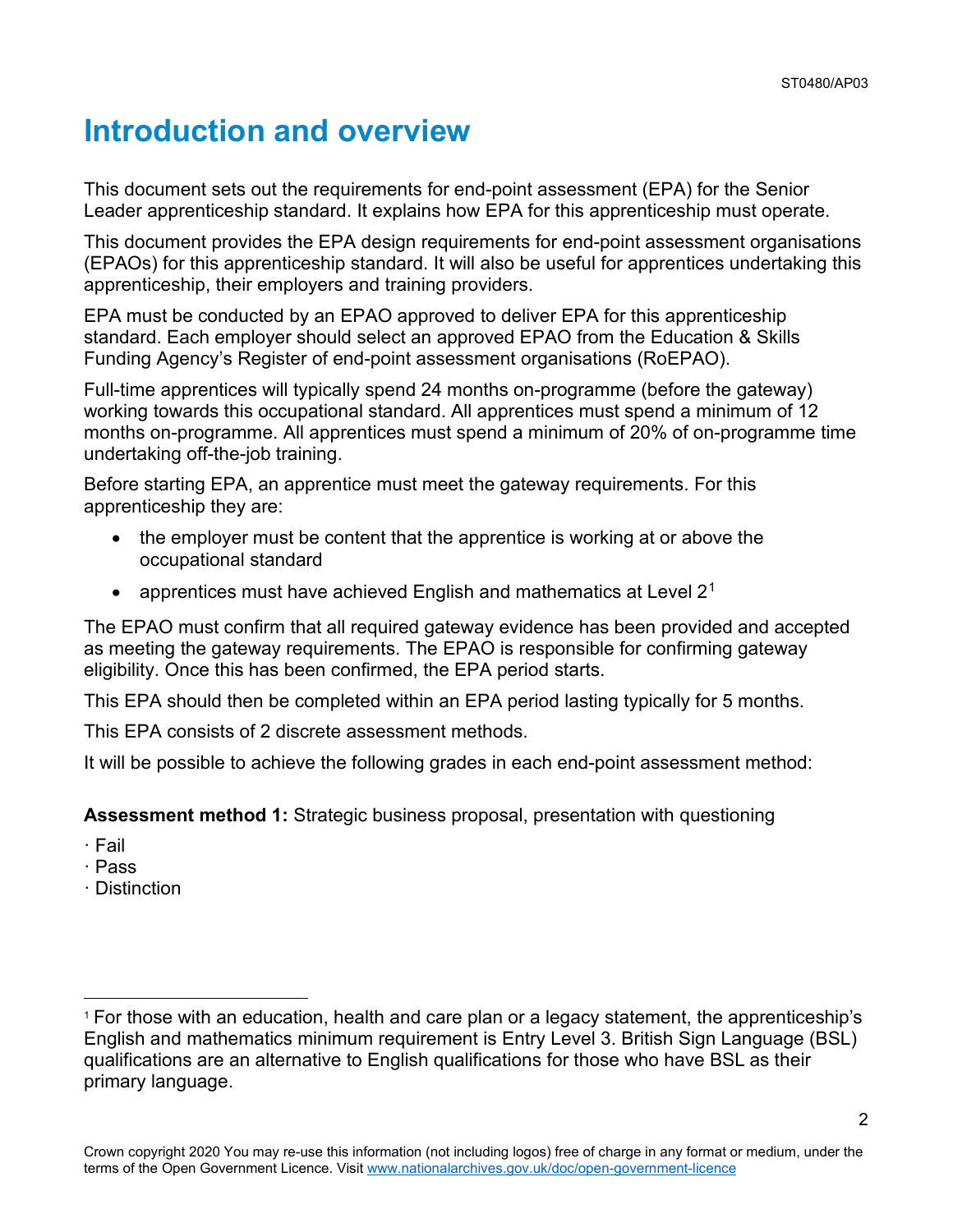**Assessment method 2:** Professional discussion underpinned by a portfolio of evidence

- · Fail
- · Pass
- · Distinction

Performance in the EPA will determine the overall apprenticeship standard grade of:

- · Fail
- · Pass
- · Distinction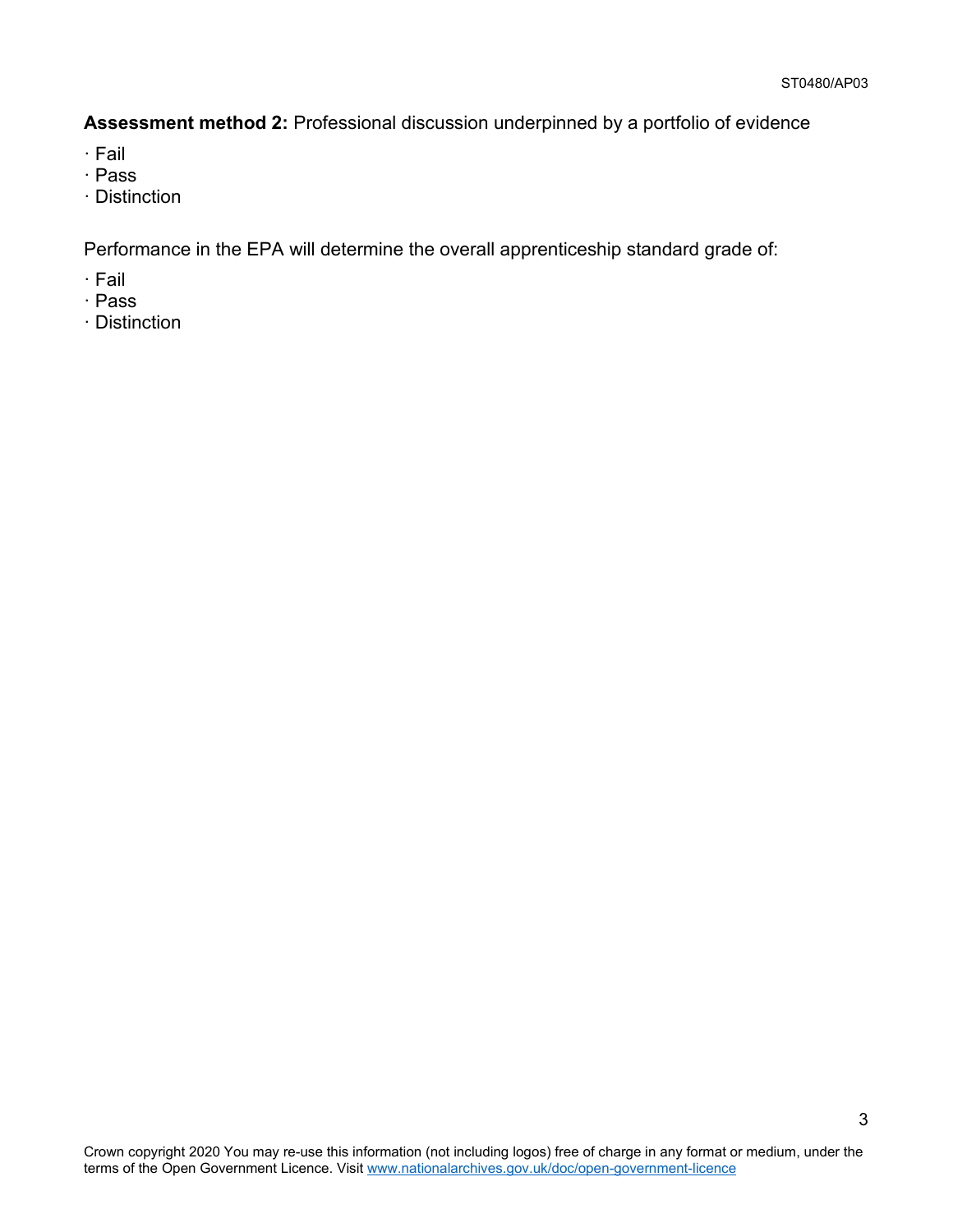# <span id="page-3-0"></span>**EPA summary table**

| <b>On-programme</b><br>(typically 24 months)        | Training to develop the knowledge, skills and behaviours (KSBs) of<br>the occupational standard.                                                       |  |
|-----------------------------------------------------|--------------------------------------------------------------------------------------------------------------------------------------------------------|--|
|                                                     | Training towards English and mathematics Level 2, if required.                                                                                         |  |
|                                                     | Compiling a portfolio of evidence.                                                                                                                     |  |
| <b>End-point assessment</b><br>gateway              | The employer must be content that the apprentice is working at or<br>above the level of the occupational standard.                                     |  |
|                                                     | Apprentices must have achieved English and mathematics Level 2.                                                                                        |  |
|                                                     | Apprentices must submit:                                                                                                                               |  |
|                                                     | A portfolio of evidence                                                                                                                                |  |
|                                                     | The EPAO must sign-off the strategic business proposal title and<br>scope, at the gateway, to confirm its suitability prior to the work<br>commencing. |  |
| <b>End-point assessment</b><br>(typically 5 months) | Assessment method 1: Strategic business proposal, presentation<br>with questioning                                                                     |  |
|                                                     | With the following grades:                                                                                                                             |  |
|                                                     | $\cdot$ Fail<br>· Pass<br>· Distinction<br>Assessment method 2: Professional discussion underpinned by a<br>portfolio of evidence                      |  |
|                                                     |                                                                                                                                                        |  |
|                                                     | With the following grades:                                                                                                                             |  |
|                                                     | · Fail<br>· Pass<br>· Distinction                                                                                                                      |  |
|                                                     | Performance in these assessment methods will determine the<br>overall apprenticeship standard grade of:                                                |  |
|                                                     | · Fail<br>Pass<br>· Distinction                                                                                                                        |  |
|                                                     | Aligns with recognition by:                                                                                                                            |  |
| <b>Professional recognition</b>                     |                                                                                                                                                        |  |
|                                                     | Chartered Management Institute - Chartered Manager or<br><b>Chartered Fellow</b>                                                                       |  |
|                                                     | The Institute of Leadership and Management - Fellow                                                                                                    |  |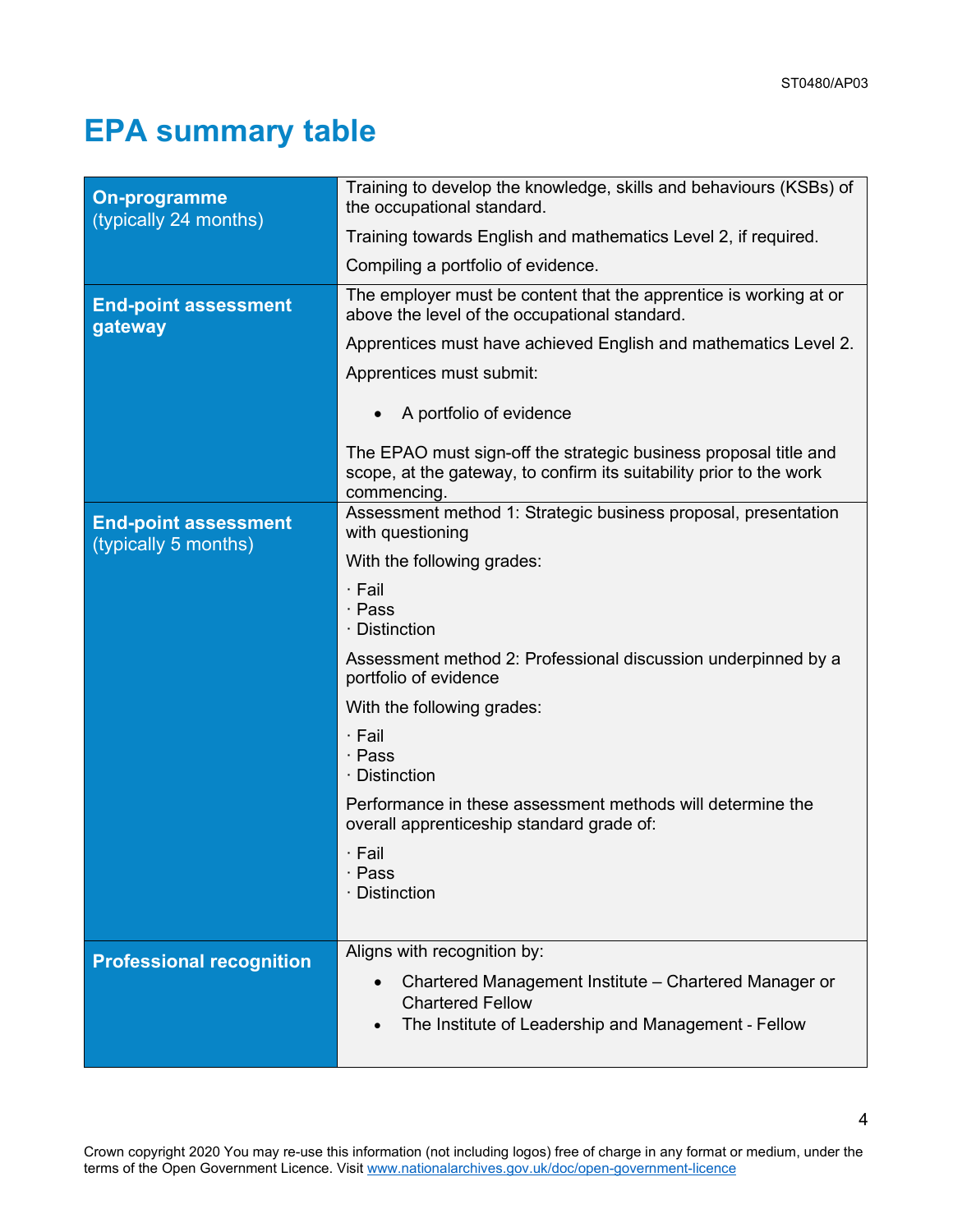### <span id="page-4-0"></span>**Length of end-point assessment period**

The EPA will be completed within an EPA period lasting typically 5 months, starting when the EPAO has confirmed that all gateway requirements have been met.

The EPA period must last for a minimum of one week.

### <span id="page-4-1"></span>**Order of end-point assessment methods**

The assessment methods can be delivered in any order.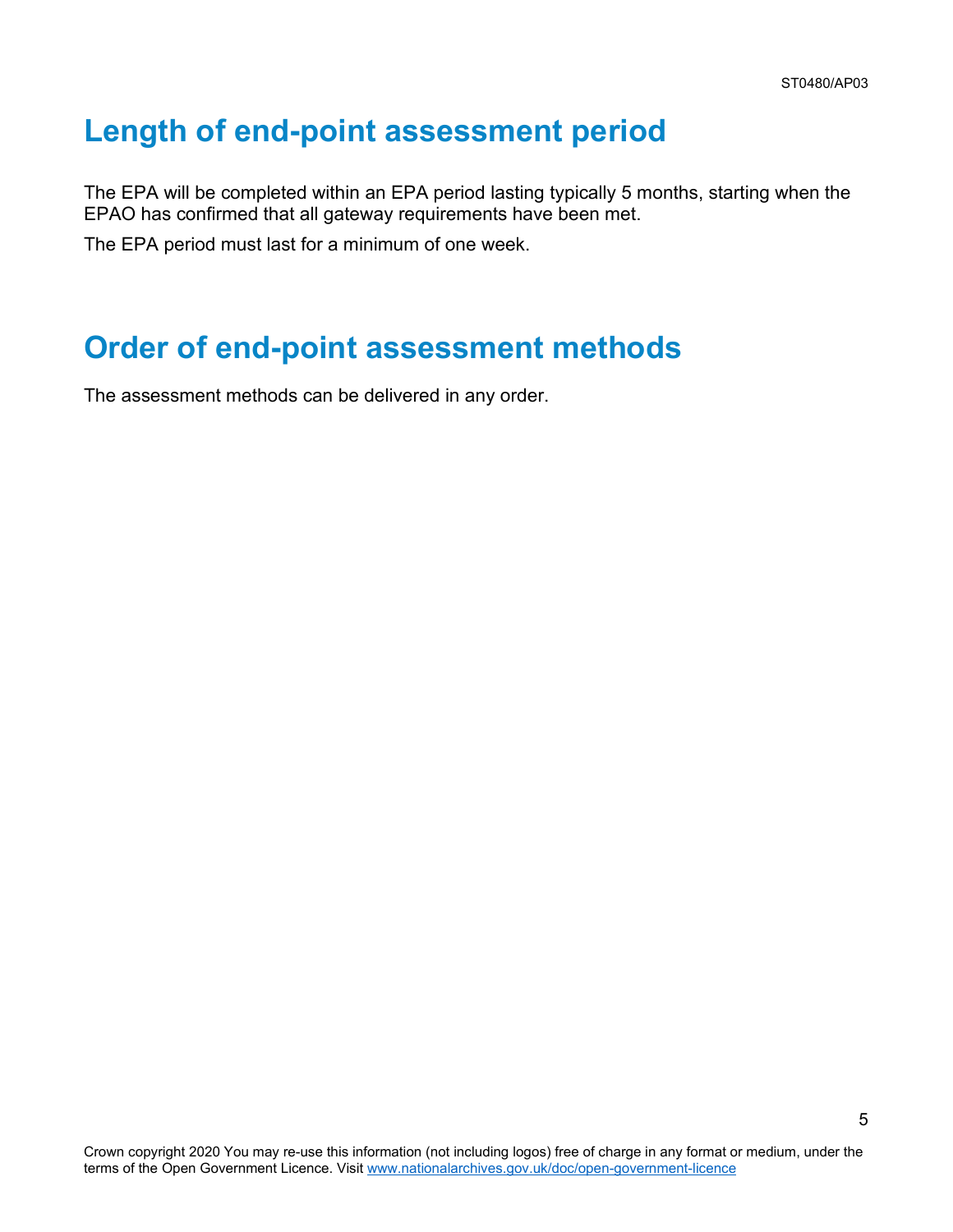# <span id="page-5-0"></span>**EPA gateway**

The apprentice should only enter the gateway once the employer is content that the apprentice is working at or above the occupational standard. In making this decision, the employer may take advice from the apprentice's training provider(s), but the decision must ultimately be made solely by the employer.

The EPAO determines when all gateway requirements have been met, and the EPA period will only start once the EPAO has confirmed this.

In addition to the employer's confirmation that the apprentice is working at or above the level of the occupational standard, the apprentice must have completed the following gateway requirements prior to starting EPA:

• achieved English and mathematics Level 2. For those with an education, health and care plan or a legacy statement, the apprenticeship's English and mathematics minimum requirement is Entry Level 3. British Sign Language (BSL) qualifications are an alternative to English qualifications for those who have BSL as their primary language.

For the strategic business proposal, presentation with questioning:

- The strategic business proposal's subject, title and scope will be agreed between the employer and the EPAO at the gateway.
- A brief summary should be provided to the EPAO (of no more than 500 words) outlining the details of the strategic business proposal.
- The EPAO must sign-off the strategic business proposal's title and scope to confirm its suitability at the gateway.

For the professional discussion underpinned by a portfolio of evidence, the apprentice will be required to submit:

• A portfolio of evidence

#### **The portfolio of evidence requirements are as follows:**

- apprentices must compile a portfolio of evidence during the on-programme period of the apprenticeship
- it must contain evidence related to the KSBs that will be assessed by the professional discussion
- the portfolio of evidence will typically contain 18 discrete pieces of evidence
- evidence may be used to demonstrate more than one KSB; a qualitative as opposed to quantitative approach is suggested
- evidence must be clearly mapped, in an annex, against the KSBs allocated to this assessment method
- evidence sources may include:
	- $\circ$  video/audio extracts (these should be a maximum of 5 minutes in length)
	- o written statements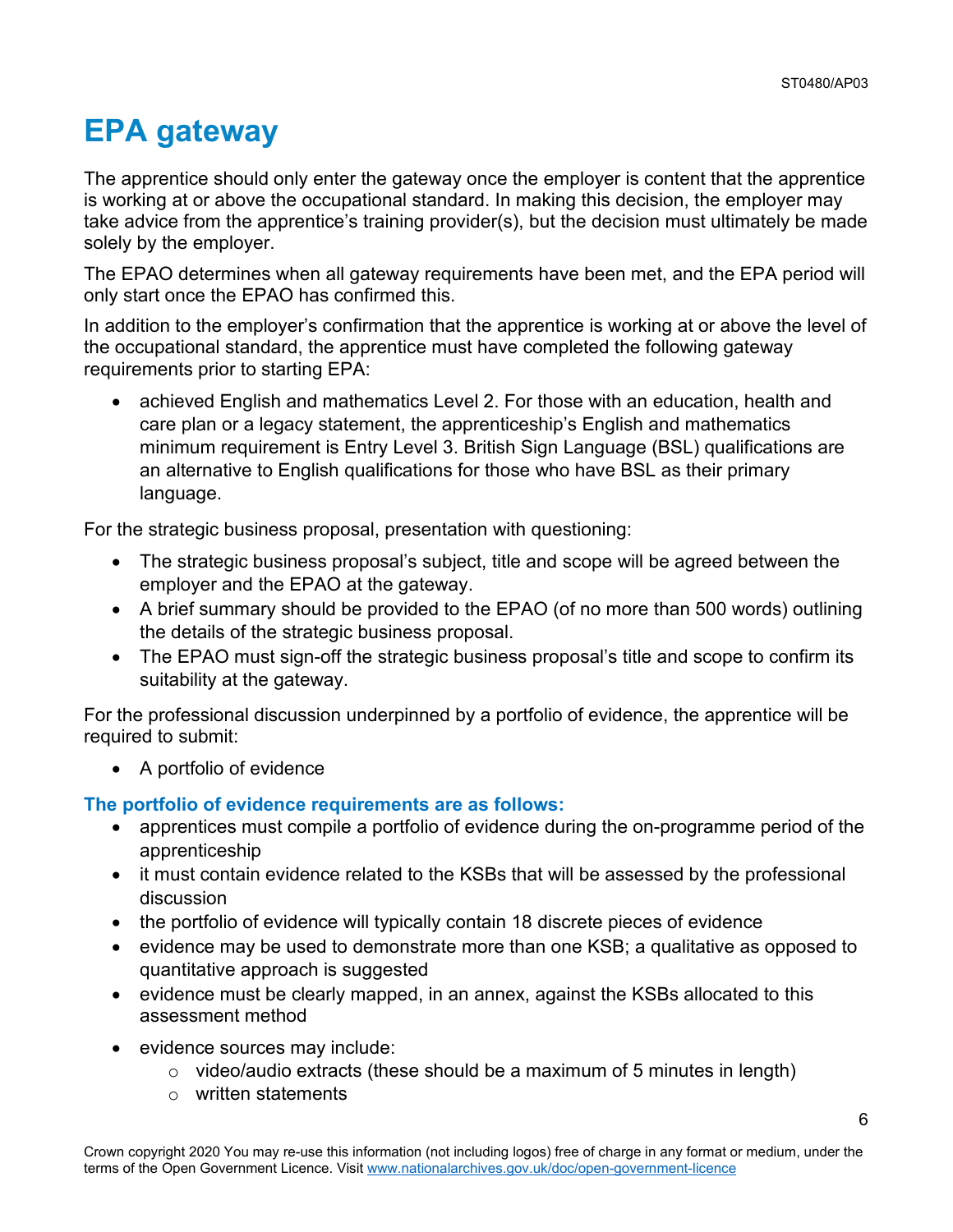- o project plans
- o observation reports
- o presentations
- $\circ$  feedback from managers, supervisors or peers (any employer or peer contributions should focus only direct observation of evidence (for example witness statements) rather than opinions
- $\circ$  papers or reports written by the apprentice
- o performance reviews.

This is not a definitive list; other evidence sources are allowable.

- It should not include reflective accounts or any methods of self-assessment
- any employer contributions should focus on direct observation of performance (for example witness statements) rather than opinions
- The content must be sufficient to evidence the apprentice can apply the knowledge, skills and behaviours required as mapped to assessment method 2 (professional discussion). There must be at least one piece of evidence relating to each knowledge, skill and behaviour mapped to assessment method 2.
- The evidence provided must be valid and attributable to the apprentice; the portfolio of evidence must contain a statement from the employer confirming this
- The portfolio of evidence must be submitted to the EPAO at the gateway

The portfolio of evidence is not directly assessed. It underpins the professional discussion and therefore should not be marked by the EPAO. EPAOs should review the portfolio of evidence in preparation for the professional discussion but are not required to provide feedback after this review.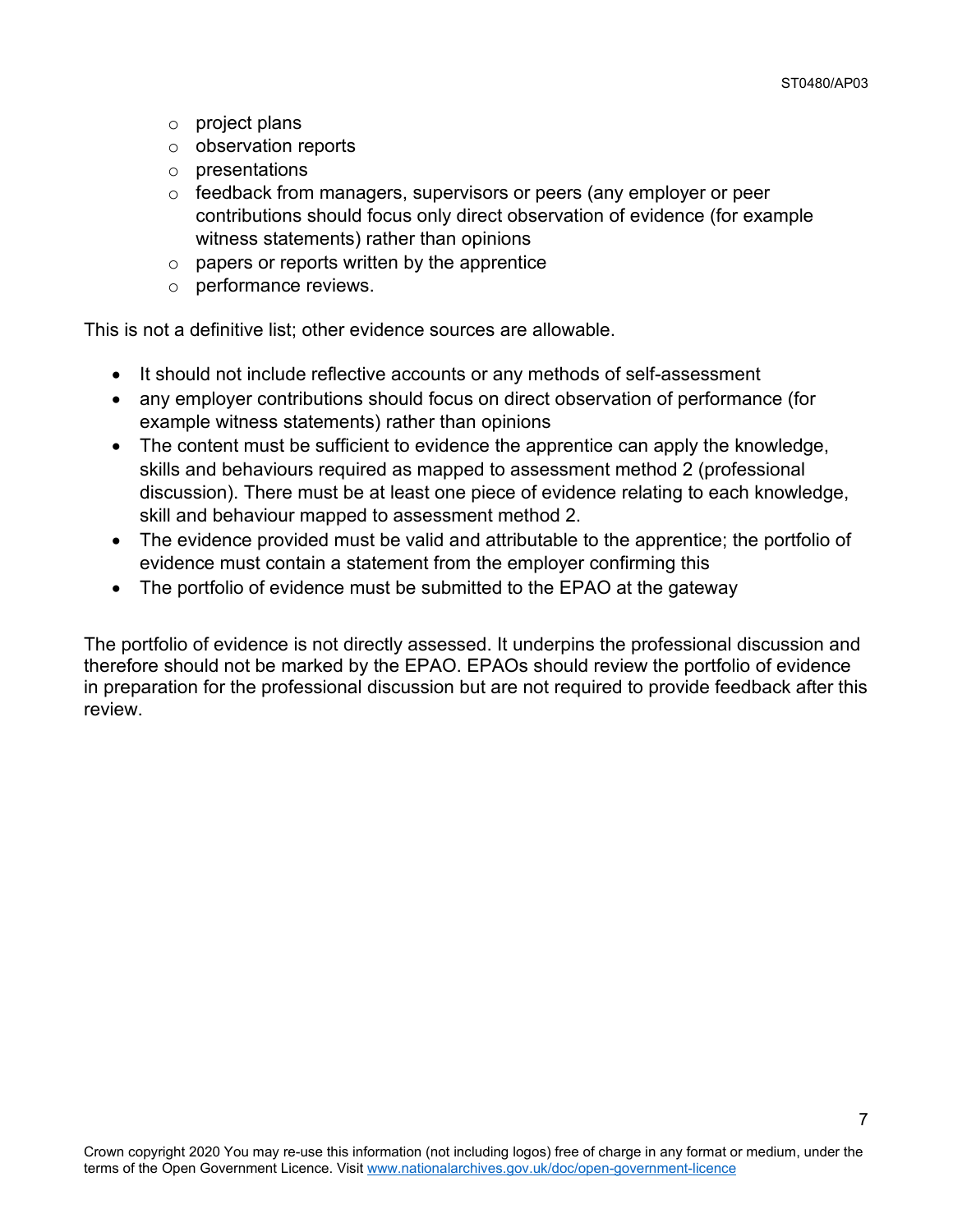## <span id="page-7-0"></span>**End-point assessment methods**

The apprentice will be assessed against the KSBs assigned to the assessment methods outlined below, as shown in the mapping section of this EPA plan.

### **End-point assessment method 1: Strategic business proposal, presentation with questioning** (This assessment method has 2 components.)

### **Assessment method 1 component 1**: **Strategic business proposal**

### **Overview**

The assessment method is the production of a strategic business proposal, presentation and questioning. The strategic business proposal must be undertaken after the apprentice has gone through the gateway.

A strategic business proposal involves the apprentice completing a relevant and defined piece of work that has a real business benefit. Apprentices will prepare and deliver a presentation that, along with the strategic business proposal, appropriately covers the KSBs assigned to this method of assessment. It will be followed by questioning from the independent assessor.

The strategic business proposal should be designed to ensure that the apprentice's work meets the needs of the business, is relevant to their role and allows the relevant KSBs to be assessed for the EPA. The employer will ensure it has a real business application and the EPAO will ensure it meets the requirements of the EPA, including suitable coverage of the KSBs assigned to this assessment method as shown in the mapping of assessment methods. The strategic business proposal does not need to be fully implemented during the EPA period, but it must be a comprehensive strategic business proposal that will enable full implementation at an appropriate time for the organisation. The strategic business proposal must include evidence of board or senior leader sign-off for implementation to ensure assessment of S2. The full range of KSBs needs to be evidenced.

The EPAO must refer to the grading descriptors to ensure that strategic business proposals are pitched appropriately.

This assessment method includes two components:

- an outcome component a strategic business proposal based on post-gateway work
- a presentation with questioning to ensure the apprentice is assessed against the KSBs assigned to this assessment method.

Both components should allow the apprentice the opportunity to obtain the highest possible grade. The combination of the components makes the method more robust and gives the apprentice an opportunity to provide depth.

The rationale for this assessment method is:

• The strategic business proposal is designed to demonstrate the application of knowledge, skills and behaviours as they would occur in occupational practice.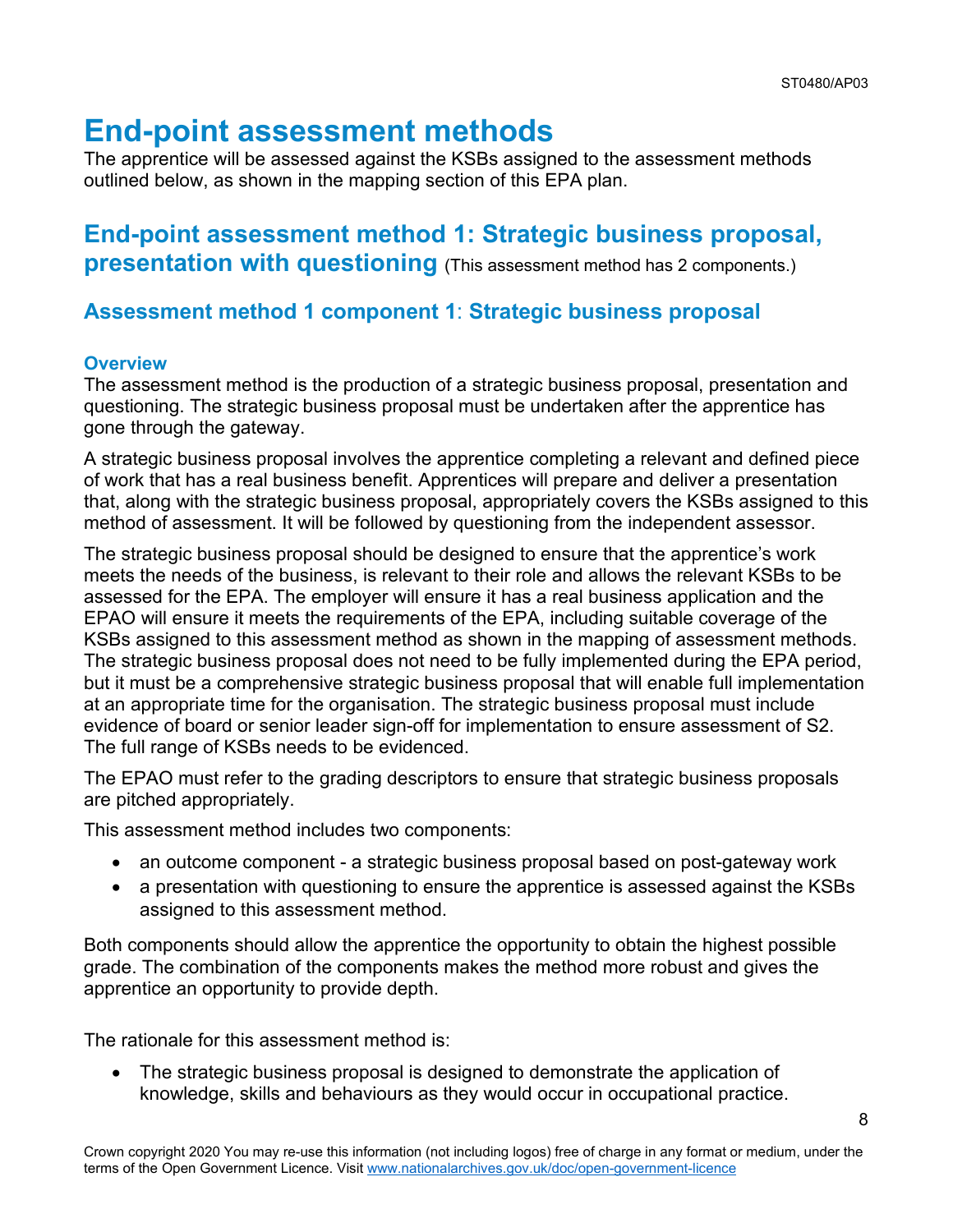Producing a strategic business proposal reflects normal practice in the workplace for a Senior Leader, so this assessment method is appropriate.

- It is a significant and relevant piece of work that thoroughly tests both higher and lower order knowledge, skills and behaviours.
- The strategic business proposal should have a real business benefit and is a costeffective assessment method.

The evidence from the strategic business proposal, and presentation with questions will be assessed holistically.

### **Delivery**

Apprentices will conduct a strategic business proposal either paper-based or electronically.

The strategic business proposal may be based on any of the following:

- The need to review and implement a change plan to improve financial efficiency within the workplace over a 3-year period
- A focus on the next financial year on how they will take the business forward increasing profits and customers
- The need to implement a direct saving (e.g. percentage decrease in direct costs, reduction in headcount) across their team, department or organisation following a reforecast activity
- A strategic investment in a significant corporate initiative that will have long term benefits to the business.

The list above is not exhaustive but the EPAO should sign-off the strategic business proposal's title and scope to confirm its suitability at the gateway (which should be no more than 500 words). The employer is responsible for ensuring it has a real business benefit and the EPAO is responsible for confirming that it provides appropriate coverage of the KSBs. In order to ensure that all the EPA related work is completed during the EPA period, the EPAO must be involved in determining the focus of the strategic business proposal's scope and title at the gateway.

The strategic business proposal starts after the apprentice has gone through the gateway. The duration of the strategic business proposal should be 12 weeks.

The employer should ensure the apprentice has sufficient time and the necessary resources, within this period, to plan and undertake the work associated with the strategic business proposal.

The EPAO must provide a generic specification for a range of qualifying strategic business proposals, to enable the employer to select a strategic business proposal that will meet the requirements of the EPA. Note that the employer is not restricted to this selection; however, the strategic business proposal's scope and title must be signed off at the gateway by the EPAO to ensure sufficient coverage of the assigned KSBs.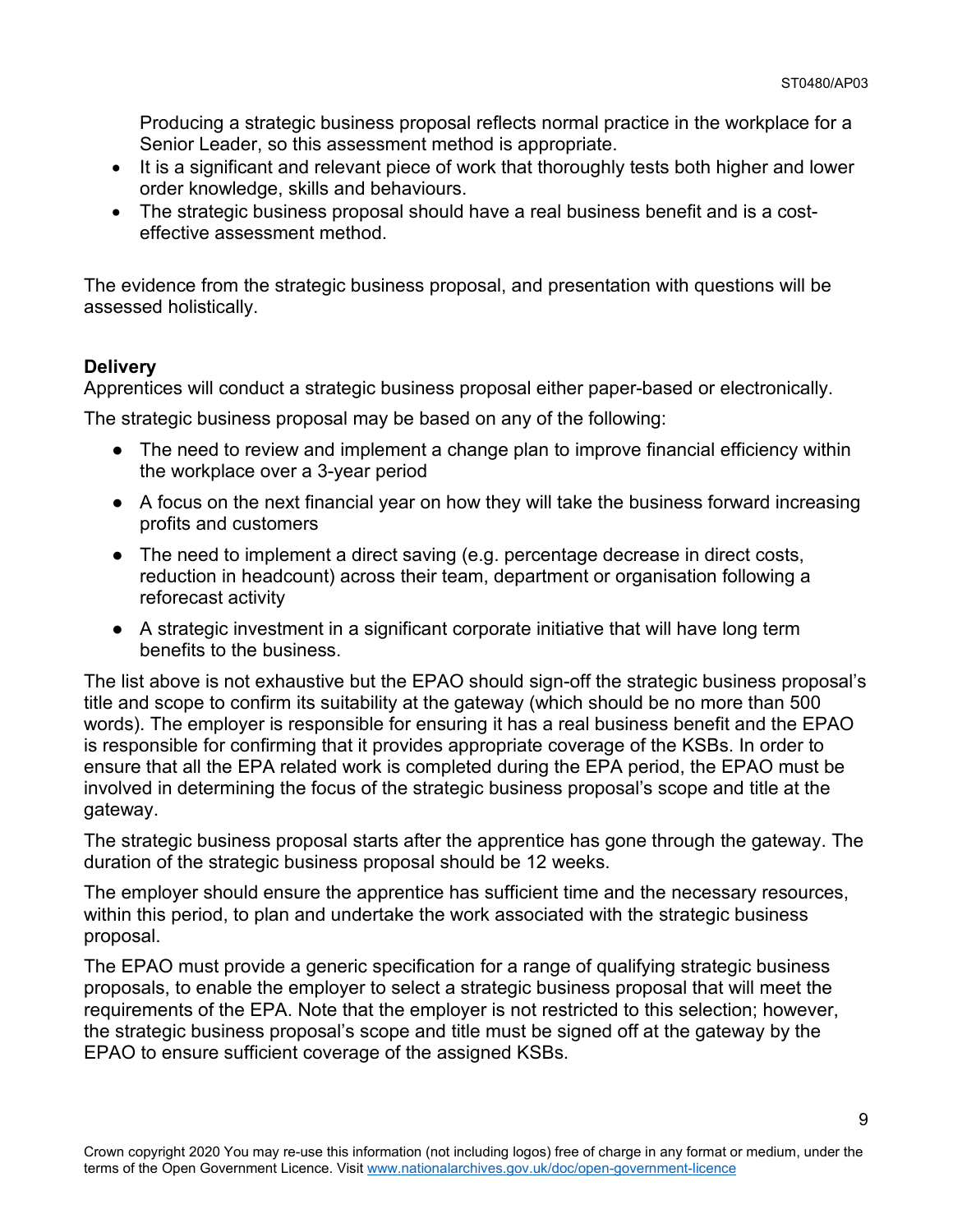The strategic business proposal's word limit will be 4,000 words (+/- 10% at the apprentice's discretion) excluding tables, graphs, figures, references and annexes. 4,000 words is reflective of the real world that senior leaders work in and aligns with this role's demands, as well as adding real value. It will also ensure that the KSBs aligned to this assessment method can be evidenced appropriately. The apprentice will have 12 weeks to write and submit the strategic business proposal and presentation, following the EPAO's approval of the strategic business proposal's scope and title.

Apprentices must include evidence of board or senior leadership support for the implementation of the strategic business proposal which must be included as an appendix so that this can be discussed during the presentation (this could be either an email, letter or similar written confirmation). The evidence provided must be valid and attributable to the apprentice; the strategic business proposal must contain a statement from the employer confirming this.

In order to ensure the strategic business proposal is robust and sufficiently covers the KSBs, it must include:

- An executive summary
- The scope of the strategic business proposal (including key performance indicators)
- Objectives
- The strategic business proposal (which may include Gantt charts, risk/issue/mitigation, responsibility assignment matrix (RACI matrix))
- Financial budgeting and resources
- Proposed implementation of the strategic business proposal including communications and stakeholder plans
- Analysis of options identified in the strategic business proposal
- Recommendations and conclusions
- Evidence of senior leader or board agreement to the implementation of the strategic business proposal

The strategic business proposal must include, in addition to the word count, an annex showing how the strategic business proposal maps to all of the KSBs that are being assessed by this method.

The strategic business proposal, plus materials relating to the presentation (see below), must be submitted together 12 weeks after the gateway.

The apprentice should complete their strategic business proposal unaided. When the strategic business proposal is submitted, the apprentice and their employer must verify that the submitted strategic business proposal is the apprentice's own work.

The independent assessor will review and assess the strategic business proposal holistically together with the other component of this assessment method. The independent assessor should have two weeks to review the strategic business proposal and presentation prior to the presentation date.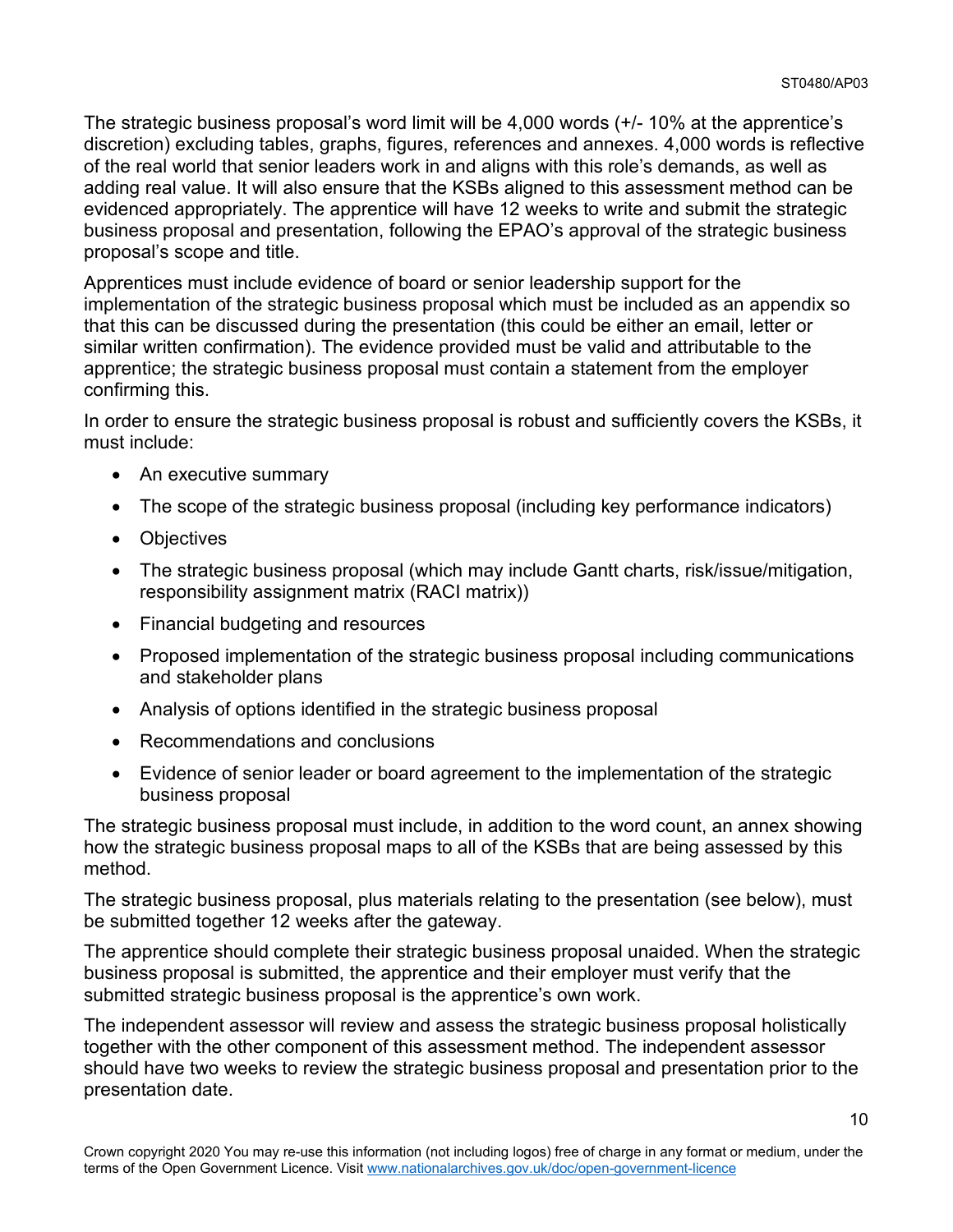The independent assessor will make all grading decisions.

### **Marking**

The independent assessor will review and mark the strategic business proposal in a timely manner, as determined by the EPAO, and without extending the EPA unnecessarily. Similarly, all quality control processes will also be conducted in a timely manner, as determined by the EPAO.

### **Supporting material**

EPAOs will produce the following material to support this assessment method:

- Outline of the assessment method's requirements
- Marking materials
- Sample specifications for the strategic business proposal
- A guidance document for employers and apprentices on how the assessment will take place, including timescales.

### **Assessment method 1 component 2**: **Presentation with questioning**

#### **Overview**

A presentation with questioning involves an apprentice presenting to an independent assessor, focusing on the list below. It will be followed by questioning from the independent assessor.

Apprentices will prepare and deliver a presentation that appropriately covers the KSBs assigned to this method of assessment. The purpose of the questioning is to seek clarification of the strategic business proposal or presentation, to assess the depth and breadth of knowledge, skills and behaviours and to assess those KSBs that the apprentice did not have the opportunity to demonstrate with the strategic business proposal, although these should be kept to a minimum.

The presentation must be submitted at the same time as the strategic business proposal, 12 weeks after the gateway. The independent assessor should have two weeks to review the strategic business proposal prior to the presentation. The apprentice needs to notify the EPAO at the submission of the strategic business proposal of any technical requirements for the presentation component.

#### **Delivery**

The presentation will focus and expand upon the strategic business proposal and will allow the apprentice to cover the following:

- What are the intended outcomes and impact of the strategic business proposal?
- How have they undertaken the strategic planning?
- What was the rationale for the activities?
- Further recommendations for future growth and progress.
- How they have negotiated with and influenced stakeholders.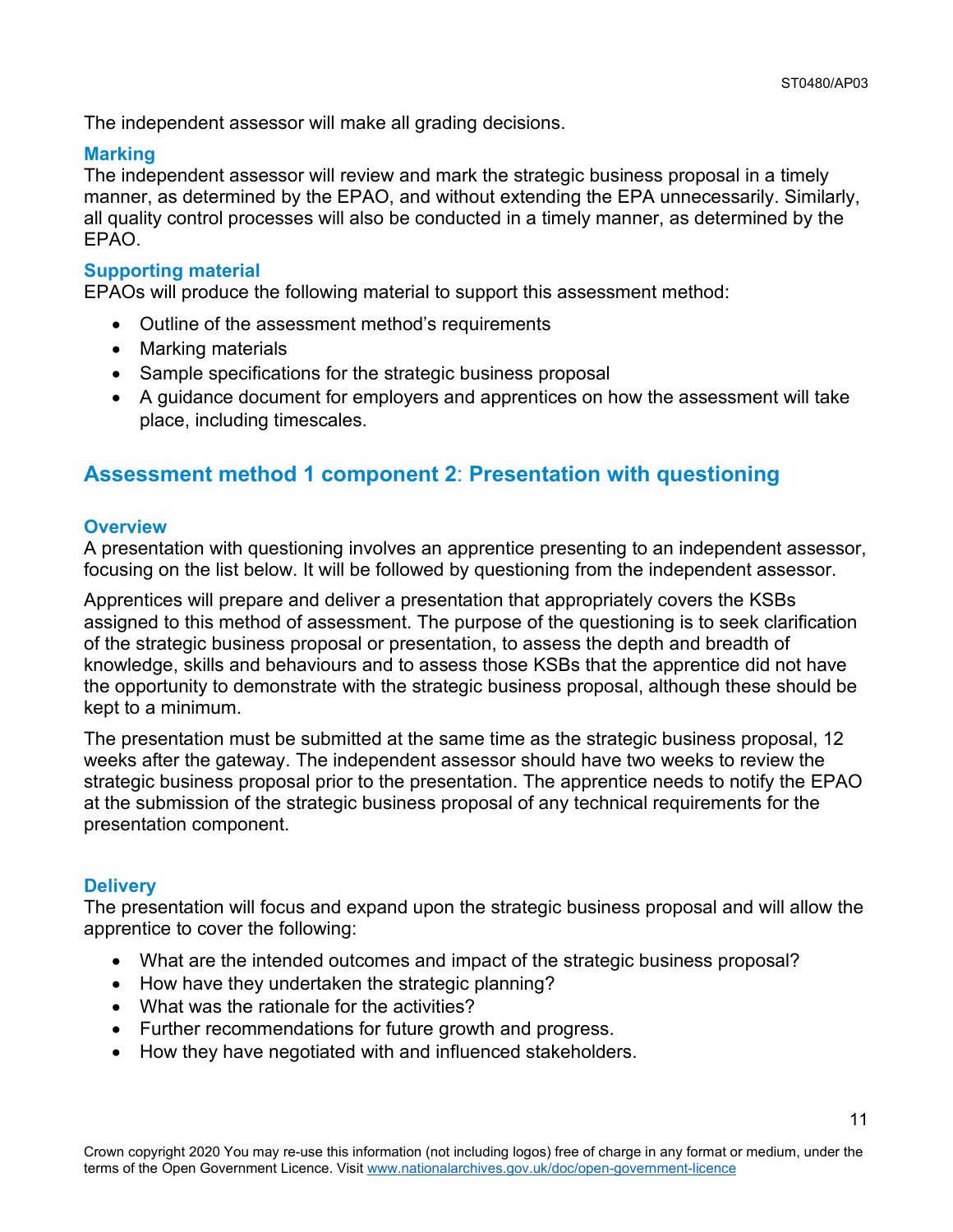The independent assessor will then draw out any further information using questions.

The presentation must be submitted with the strategic business proposal 12 weeks after the gateway. The apprentice will be given 4 weeks' notice of the presentation date to allow the independent assessor sufficient time to review the strategic business proposal and presentation and prepare appropriate questions. The presentation and questioning will take 60 minutes. The independent assessor has the discretion to increase the time of the presentation and questioning by up to 10% to allow the apprentice to complete their last answer. The presentation will typically last for 20 minutes, and the questioning will typically last for 40 minutes. The discretionary additional 10% time can be allocated in any proportion across the presentation and questioning.

The independent assessor will ask a minimum of 6 questions at the end of the presentation with 2 questions from each of the themes in the grading descriptors. The independent assessor will use the questions from a question bank supplied by the EPAO as a guide to tailor their own questions based on the presentation and strategic business proposal. They will use them to confirm their understanding of the presentation and how it demonstrates the relevant KSBs. They may ask follow-up questions where clarification is required. The independent assessor must use the full time available for questioning to allow the apprentice the opportunity to evidence occupational competence at the highest level available, unless the apprentice has already achieved the highest grade available.

The purpose of the questions will be:

- for clarification
- to assess the depth and breadth of understanding

To deliver the presentation, the apprentice will have access to:

- Audio-visual presentation equipment
- Flip chart and writing and drawing materials
- Computer
- Any other requirements as notified to the EPAO on submission of the strategic business proposal and presentation

KSBs met and answers to questions, must be recorded in writing by the independent assessor.

The independent assessor will make all grading decisions.

#### **Assessment location**

EPAOs must ensure that the presentation and questioning elements are conducted in a suitable controlled environment in any of the following:

- Employer's premises
- A suitable venue sourced by the EPAO e.g. training provider's premises
- Via video conferencing

The venue should be a quiet room, free from distraction and external influence.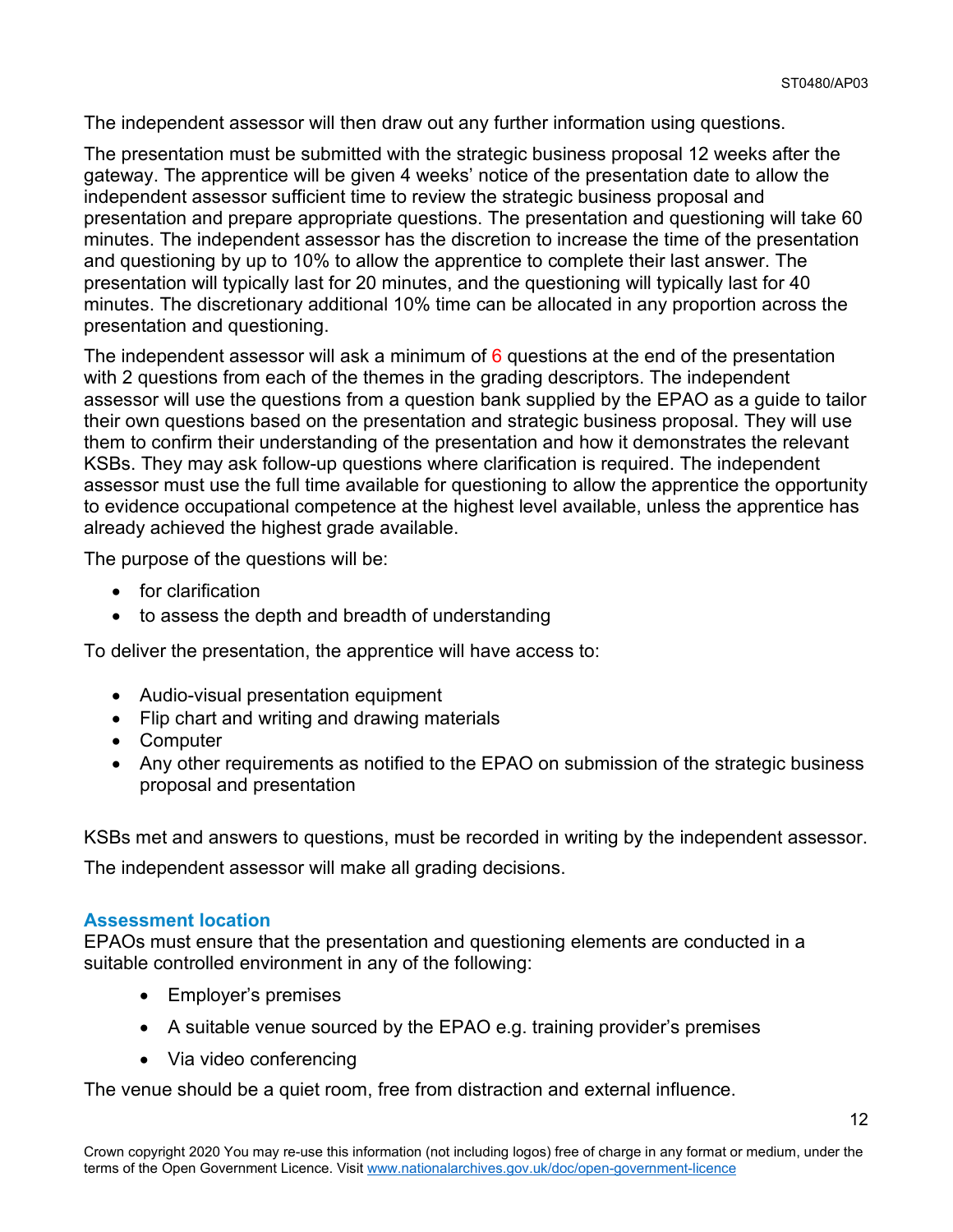Video conferencing can be used to conduct the presentation with questioning but the EPAO must have processes in place to verify the identity of the apprentice and ensure the apprentice is not being aided.

The independent assessor will assess all components of this assessment method holistically. They will be expected to make an overall judgement on the grade for this assessment method based on the strategic plan and the presentation and responses to questions.

#### **Question and resource development**

EPAOs will create and set open questions to assess KSBs mapped to this assessment method. Each EPAO must develop a question bank of sufficient size to prevent predictability and review them regularly (and at least once a year) to ensure the questions they contain are fit for purpose. Independent assessors must use the question bank as a source for questioning and are expected to use their professional judgment to tailor those questions appropriately. Independent assessors are responsible for generating suitable follow-up questions in line with the EPAO's training and standardisation process. The questions relating to underpinning KSBs must be varied yet allow assessment of the relevant KSBs.

It is recommended that this be done in consultation with employers. EPAOs should put in place measures and procedures to maintain the security and confidentiality of their questions if employers are consulted.

EPAOs must ensure that apprentices have a different set of questions in the case of re-sits/retakes.

EPAOs will produce the following material to support this assessment method:

- independent assessor training materials
- assessment specifications
- grading guidance
- question bank
- assessment recording documentation
- examples of strategic business proposals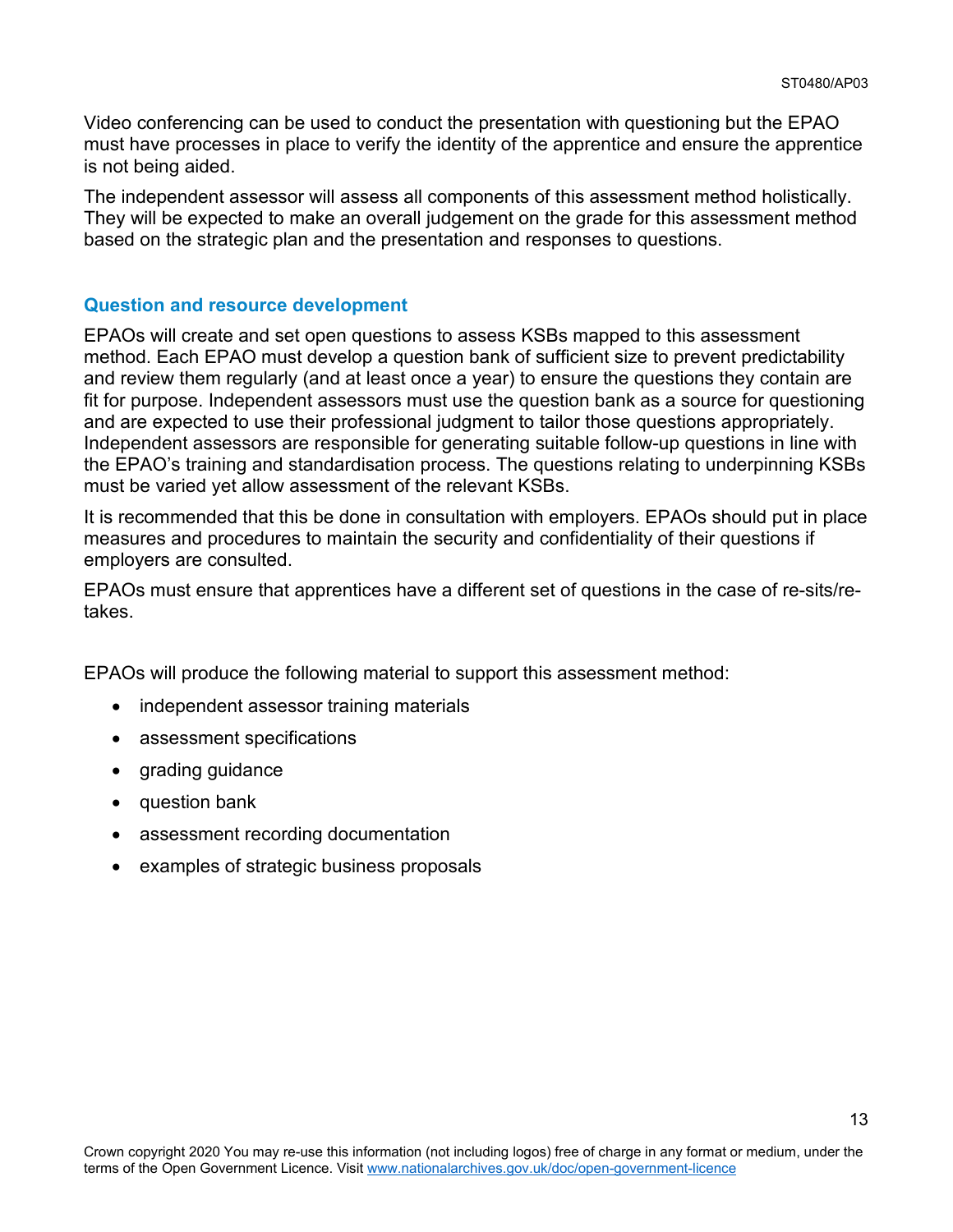## **End-point assessment method 2: Professional discussion underpinned by a portfolio of evidence** (This assessment method has 1

component.)

### **Assessment method 2 component 1**: **Professional discussion underpinned by a portfolio of evidence**

### **Overview**

A professional discussion is a two-way discussion which involves both the independent assessor and the apprentice actively listening and participating in a formal conversation. It gives the apprentice the opportunity to make detailed and proactive contributions to confirm their competency across the KSBs mapped to this method.

The rationale for this assessment method is:

The professional discussion was selected as a valid way to draw out KSBs, in particular behaviours. It allows for a range of examples to be brought forward during the two-way conversation and ensures that excellence can be achieved and acknowledged.

It allows the apprentice to be assessed against KSBs that may not naturally occur during other assessment methods.

It enables the apprentice to demonstrate the application of skills and behaviours as well as knowledge.

It allows scope for the apprentice to demonstrate the depth and breadth of KSBs, allowing for a distinction marking.

#### **Delivery**

This assessment will take the form of a professional discussion which must be appropriately structured to draw out the best of the apprentice's competence and cover the KSBs assigned to this assessment method. The purpose of the questions will be to give the apprentice the opportunity to make detailed and proactive contributions to confirm their competency across the KSBs mapped to this method.

The independent assessor will conduct and assess the professional discussion.

The professional discussion must last for 60 minutes. The independent assessor has the discretion to increase the time of the professional discussion by up to 10% to allow the apprentice to complete their last answer.

The professional discussion will have a minimum of 8 questions. During this method, the independent assessor must combine questions from the EPAO's question bank and those generated by themselves.

The professional discussion will be conducted as follows:

The independent assessor will ask a minimum of 8 open questions taken from an EPAO question bank and those generated by the assessor. Follow-up questions can be used to draw out further evidence.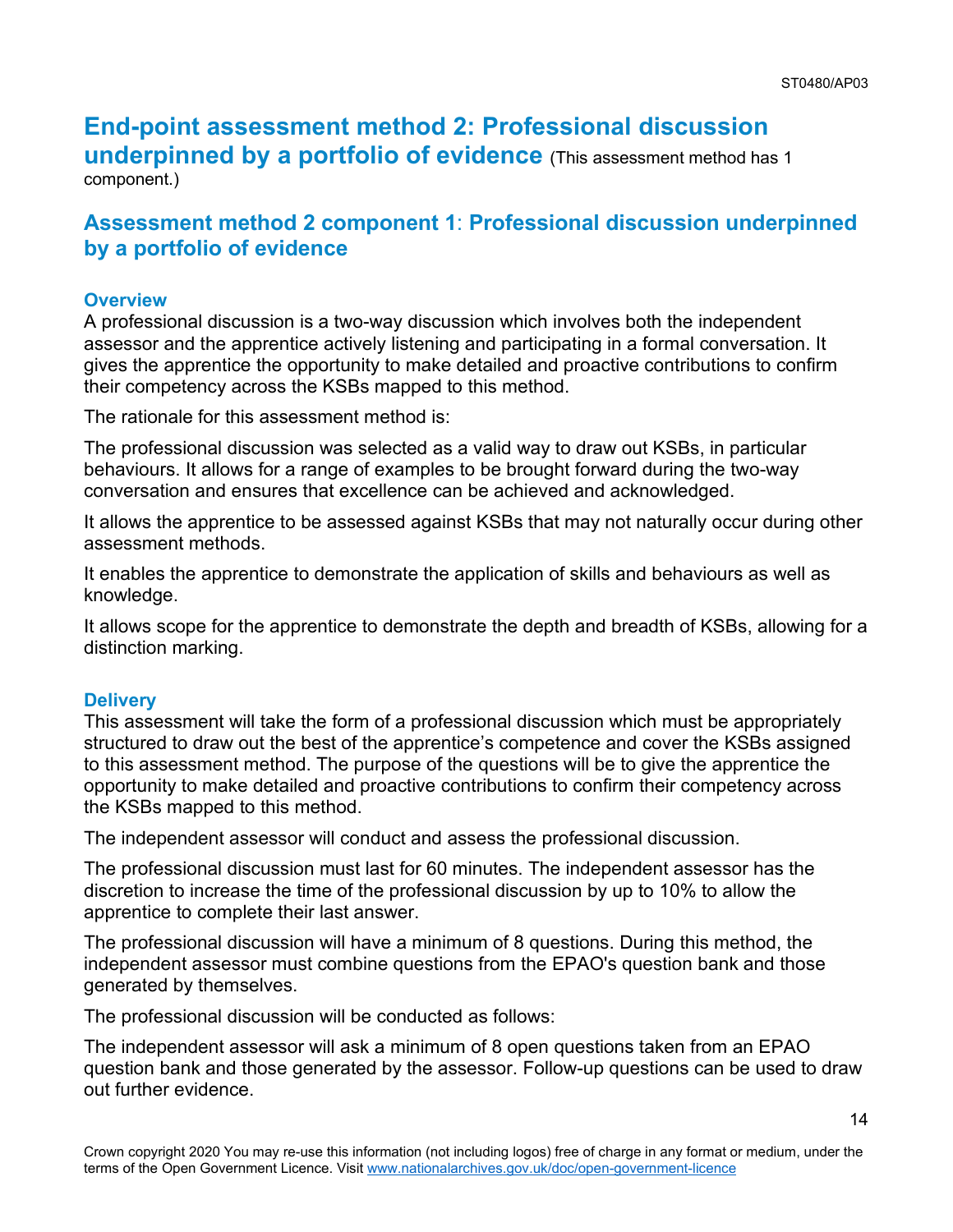The apprentice should be encouraged to refer to their portfolio of evidence during the professional discussion to support their responses. The independent assessor should have a minimum of 2 weeks to review the contents of the portfolio prior to the professional discussion in order to generate appropriate questions. The apprentice should have at least 4 weeks notice of the professional discussion.

The independent assessor must use the assessment tools and procedures that are set by the EPAO to record the professional discussion.

KSBs met and answers to questions, must be recorded by the independent assessor.

The independent assessor will make all grading decisions.

#### **Assessment location**

The professional discussion should take place in a quiet room, free from distractions and influence.

Video conferencing can be used to conduct the professional discussion, but the EPAO must have processes in place to verify the identity of the apprentice and ensure the apprentice is not being aided.

The professional discussion can take place in any of the following:

- employer's premises
- remotely with the agreement of the apprentice and employer
- a suitable venue selected by the EPAO (for example a training provider's premises)
- video conferencing

### **Question and resource development**

Independent assessors are responsible for generating suitable questions in-line with the EPAO's training and standardisation process. A question bank must be developed by EPAOs. Independent assessors must use the question bank as a source for questioning and are expected to use their professional judgment to tailor those questions appropriately. The question bank must be of sufficient size to prevent predictability and the EPAO must review it regularly (at least once a year) to ensure that it, and its content, are fit for purpose. The questions relating to the underpinning KSBs, must be varied yet allow assessment of the relevant KSBs.

EPAOs must ensure that apprentices have a different set of questions in the case of re-sits/retakes.

EPAOs will produce the following material to support this assessment method:

- Outline of the assessment method's requirements
- Marking materials
- Data capture form for evidence and gaps
- Bank of questions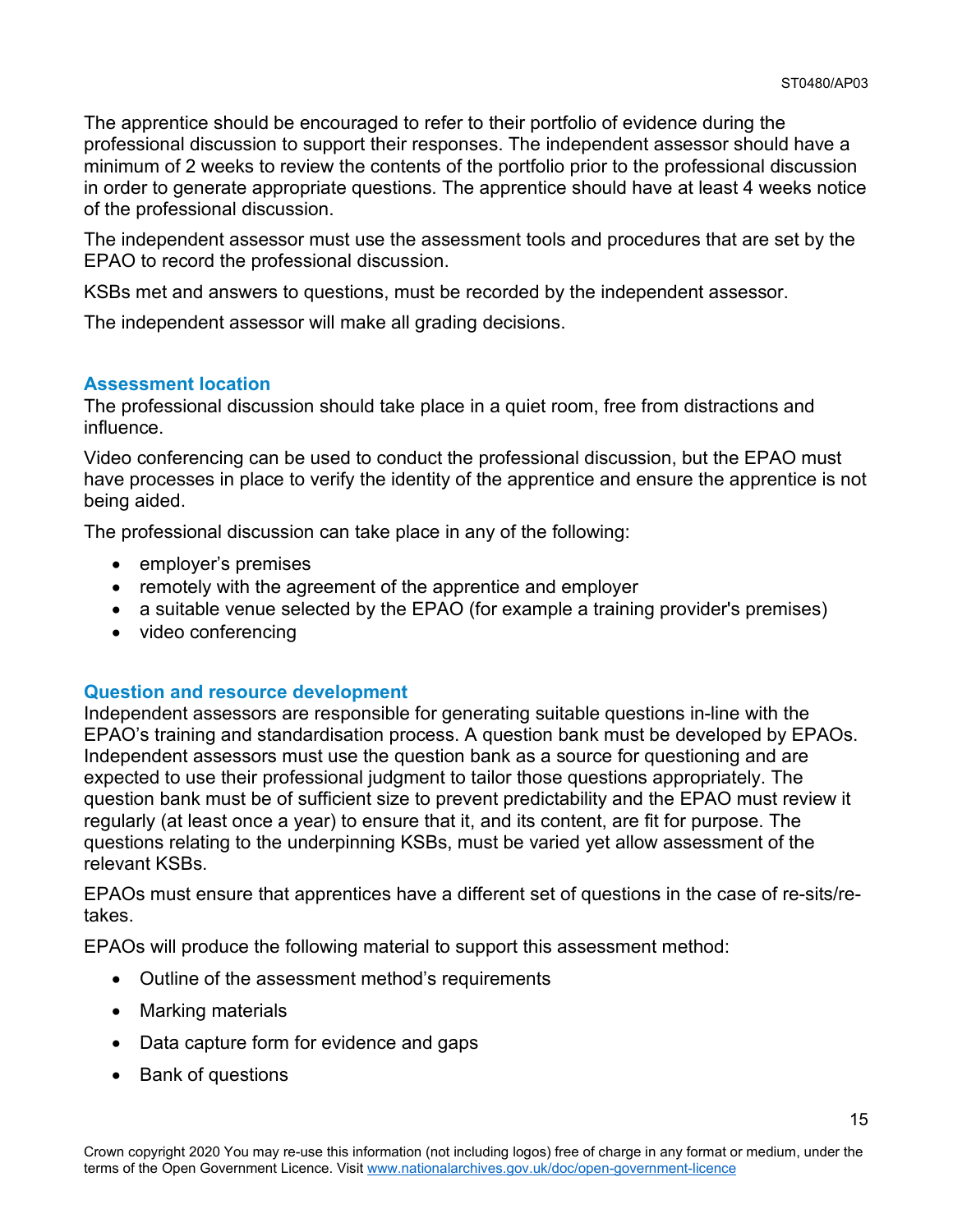- Guidance document for employers and apprentices on the process / timescales for the discussion as well as a description of the purpose of the discussion
- Guidance document for independent assessors on how to carry out the assessment

### <span id="page-15-0"></span>**Reasonable adjustments**

The EPAO must have in place clear and fair arrangements for making reasonable adjustments to the assessment methods for the EPA for this apprenticeship standard. This should include how an apprentice qualifies for reasonable adjustment and what reasonable adjustments will be made. The adjustments must maintain the validity, reliability and integrity of the assessment methods outlined in this EPA plan.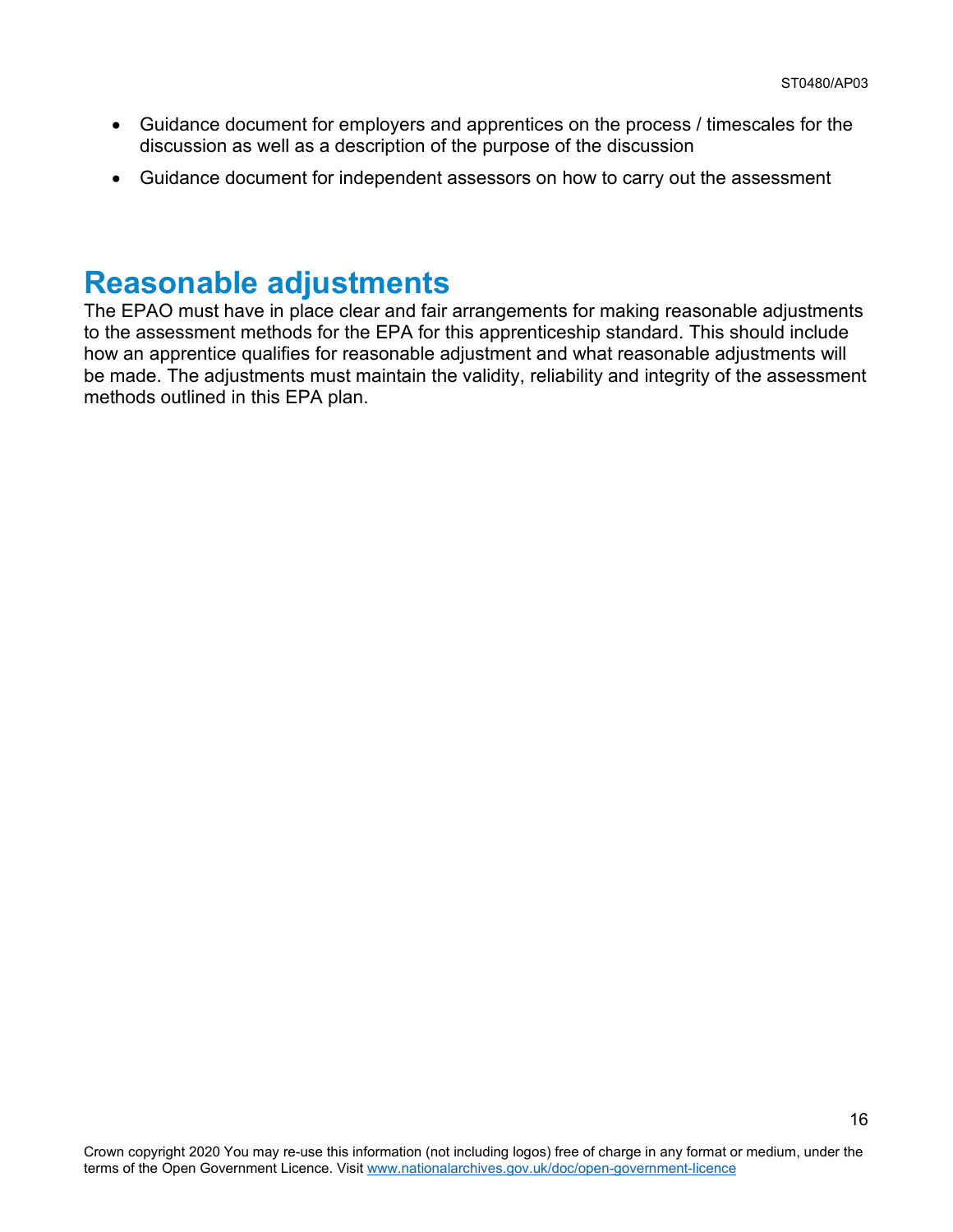# **Overall EPA grading**

All assessment methods are weighted equally in their contribution to the overall EPA grade.

Performance in the EPA will determine the apprenticeship grade of fail, pass or distinction.

Independent assessors must individually grade each assessment method, according to the requirements set out in this plan.

EPAOs must combine the individual assessment method grades to determine the overall EPA grade.

Apprentices who fail one or more assessment method will be awarded an overall EPA 'fail'.

In order to gain an overall EPA 'pass', apprentices must achieve a pass in all the assessment methods.

To achieve a 'distinction', the apprentice must achieve a distinction in both assessment methods by achieving all pass criteria and all distinction criteria.

Grades from individual assessment methods should be combined in the following way to determine the grade of the EPA as a whole:

| Assessment method 1 - Strategic<br>business proposal, presentation with<br>questioning | <b>Assessment method 2 - Professional</b><br>discussion underpinned by a portfolio of<br>evidence | <b>Overall</b><br>grading |
|----------------------------------------------------------------------------------------|---------------------------------------------------------------------------------------------------|---------------------------|
| Fail                                                                                   | Fail                                                                                              | Fail                      |
| Pass                                                                                   | Fail                                                                                              | Fail                      |
| Fail                                                                                   | Pass                                                                                              | Fail                      |
| <b>Distinction</b>                                                                     | Fail                                                                                              | Fail                      |
| Fail                                                                                   | <b>Distinction</b>                                                                                | Fail                      |
| Pass                                                                                   | Pass                                                                                              | Pass                      |
| <b>Distinction</b>                                                                     | Pass                                                                                              | Pass                      |
| Pass                                                                                   | <b>Distinction</b>                                                                                | Pass                      |
| <b>Distinction</b>                                                                     | <b>Distinction</b>                                                                                | <b>Distinction</b>        |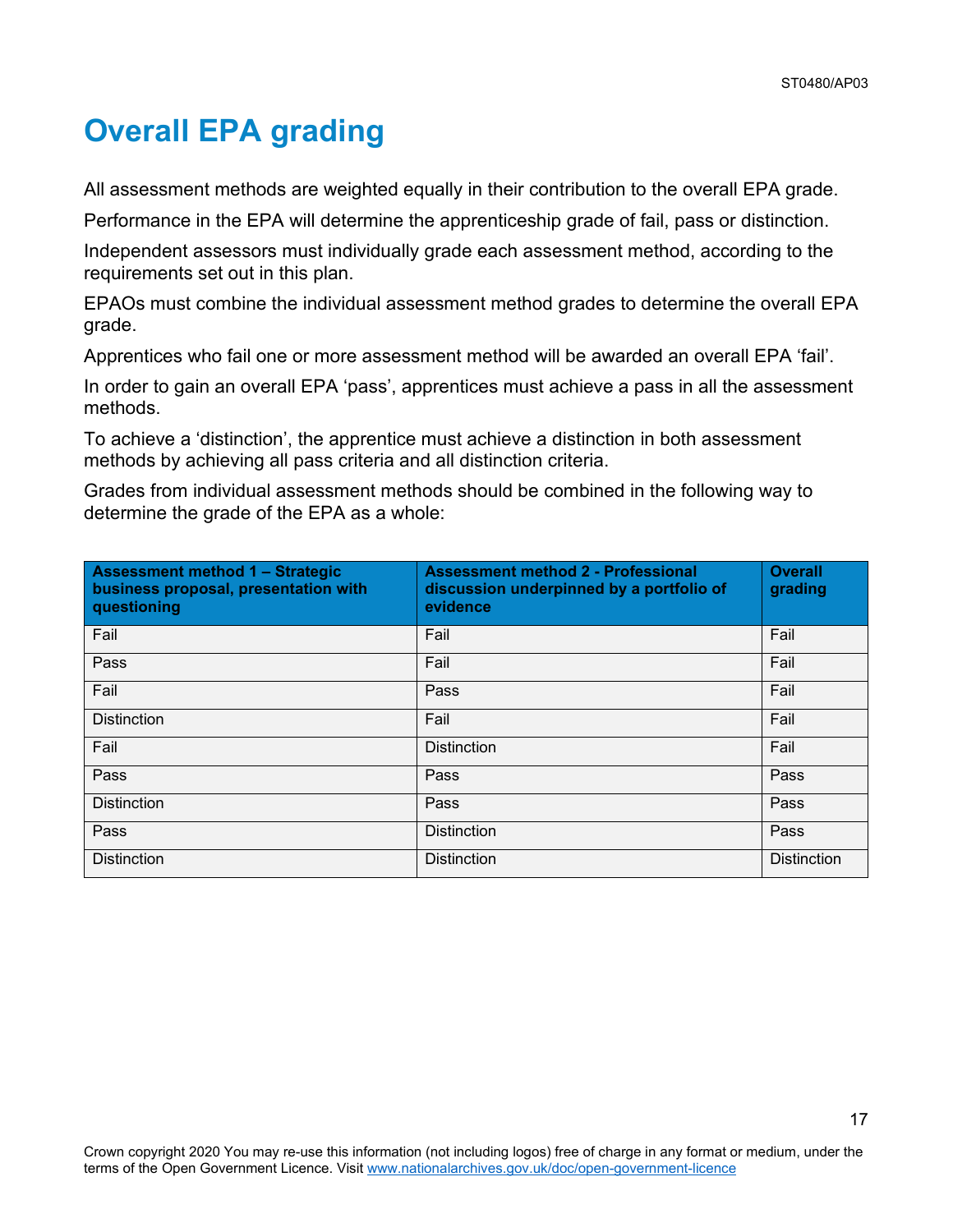## <span id="page-17-0"></span>**Re-sits and re-takes**

Apprentices who fail one or more assessment method will be offered the opportunity to take a re-sit or a re-take. A re-sit does not require further learning, whereas a re-take does.

Apprentices should have a supportive action plan to prepare for the re-sit or a re-take. The apprentice's employer will need to agree that either a re-sit or re-take is an appropriate course of action.

An apprentice who fails an assessment method, and therefore the EPA in the first instance, will be required to re-sit or re-take any failed assessment methods only.

If the apprentice fails the strategic business proposal assessment method, they will be required to amend the strategic business proposal and presentation in line with the independent assessor's feedback. The apprentice will be given 3 weeks to rework and submit the amended strategic business proposal and presentation. The independent assessor will have 2 weeks to review the strategic business proposal and presentation and the apprentice will have 4 weeks' notice of the presentation date.

Re-sits and re-takes are not offered to apprentices wishing to move from pass to distinction.

The timescales for a re-sit/re-take are agreed between the employer and EPAO. A re-sit is typically taken within 3 months of the EPA outcome notification. The timescale for a re-take is dependent on how much re-training is required and is typically taken within 6 months of the EPA outcome notification. All assessment methods must be taken within a 6-month period, otherwise the entire EPA will need to be re-sat/re-taken.

Where any assessment method has to be re-sat or re-taken, the apprentice will be awarded a maximum EPA grade of pass, unless the EPAO determines there are exceptional circumstances requiring a re-sit or re-take.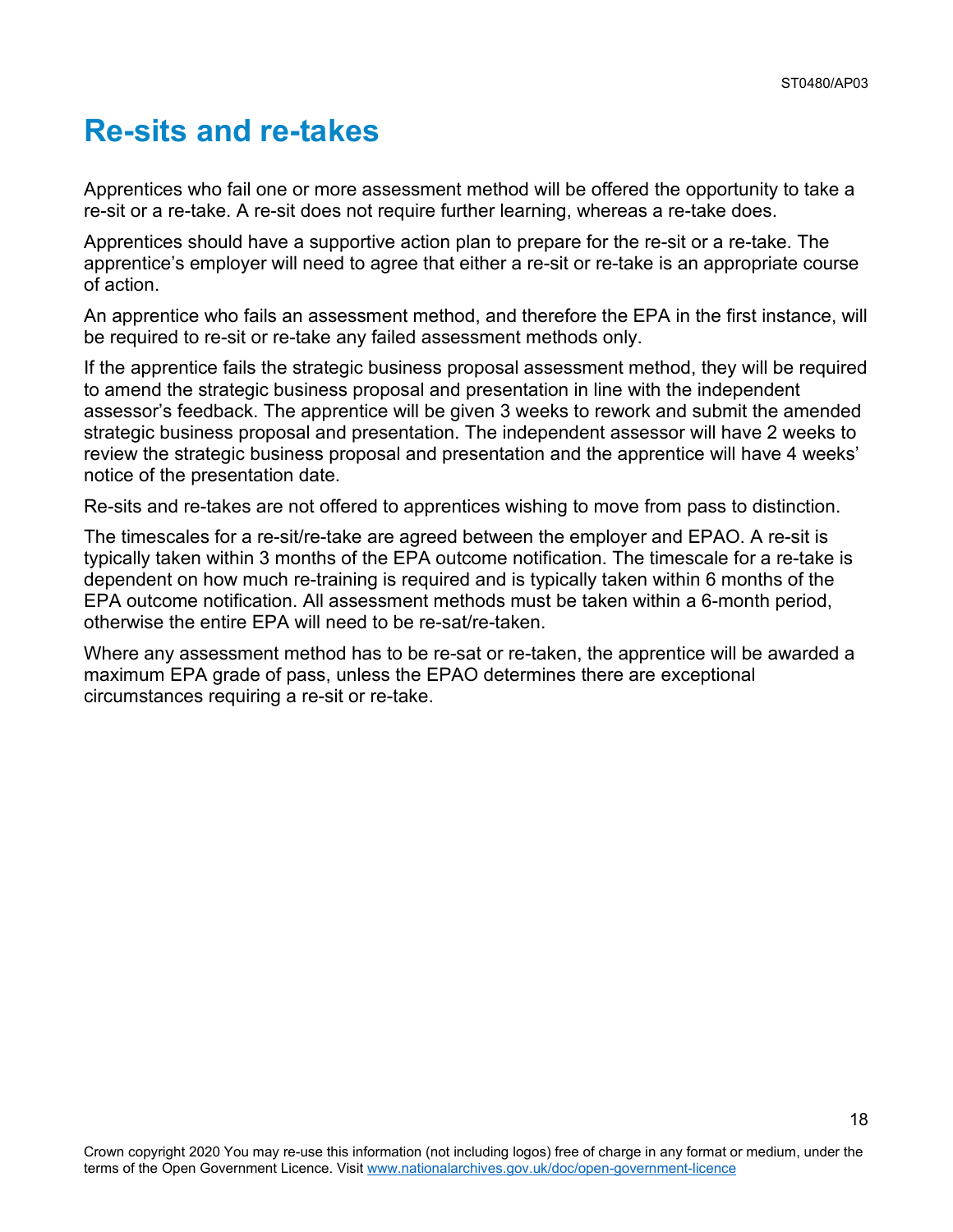# <span id="page-18-0"></span>**Roles and responsibilities**

| <b>Role</b> | <b>Responsibility</b>                                                                                                                                                                                                                                                                                                                                                                                                                                                                                                                                                                                                                                                                                                                                                                                                                                                                                                                                                                                                                                                                                                                                                                                                                                                                                                          |  |
|-------------|--------------------------------------------------------------------------------------------------------------------------------------------------------------------------------------------------------------------------------------------------------------------------------------------------------------------------------------------------------------------------------------------------------------------------------------------------------------------------------------------------------------------------------------------------------------------------------------------------------------------------------------------------------------------------------------------------------------------------------------------------------------------------------------------------------------------------------------------------------------------------------------------------------------------------------------------------------------------------------------------------------------------------------------------------------------------------------------------------------------------------------------------------------------------------------------------------------------------------------------------------------------------------------------------------------------------------------|--|
| Apprentice  | As a minimum, apprentices should:                                                                                                                                                                                                                                                                                                                                                                                                                                                                                                                                                                                                                                                                                                                                                                                                                                                                                                                                                                                                                                                                                                                                                                                                                                                                                              |  |
|             | participate in and complete on-programme training to meet<br>the KSBs as outlined in the occupational standard for a<br>minimum of 12 months<br>undertake 20% off-the-job training as arranged by the<br>employer and EPAO<br>understand the purpose and importance of EPA<br>undertake the EPA including meeting all gateway<br>$\bullet$<br>requirements                                                                                                                                                                                                                                                                                                                                                                                                                                                                                                                                                                                                                                                                                                                                                                                                                                                                                                                                                                     |  |
| Employer    | As a minimum, employers should:                                                                                                                                                                                                                                                                                                                                                                                                                                                                                                                                                                                                                                                                                                                                                                                                                                                                                                                                                                                                                                                                                                                                                                                                                                                                                                |  |
|             | select the EPAO and training provider<br>$\bullet$<br>work with the training provider (where applicable) to<br>support the apprentice in the workplace and to provide the<br>opportunities for the apprentice to develop the KSBs<br>arrange and support a minimum of 20% off-the-job training<br>to be undertaken by the apprentice<br>decide when the apprentice is working at or above the<br>$\bullet$<br>occupational standard and so is ready for EPA<br>ensure that all supporting evidence required at the<br>gateway is submitted in accordance with this EPA plan<br>remain independent from the delivery of the EPA<br>confirm arrangements with the EPAO for the EPA (who,<br>$\bullet$<br>when, where) in a timely manner (including providing<br>access to any employer-specific documentation as<br>required, for example company policies)<br>ensure that the EPA is scheduled with the EPAO for a<br>date and time which allow appropriate opportunity for the<br>KSBs to be met<br>ensure the apprentice is well prepared for the EPA<br>ensure the apprentice is given sufficient time away from<br>$\bullet$<br>regular duties to prepare for and complete all post-<br>gateway elements of the EPA, and that any required<br>supervision during this time (as stated within this EPA<br>plan) is in place |  |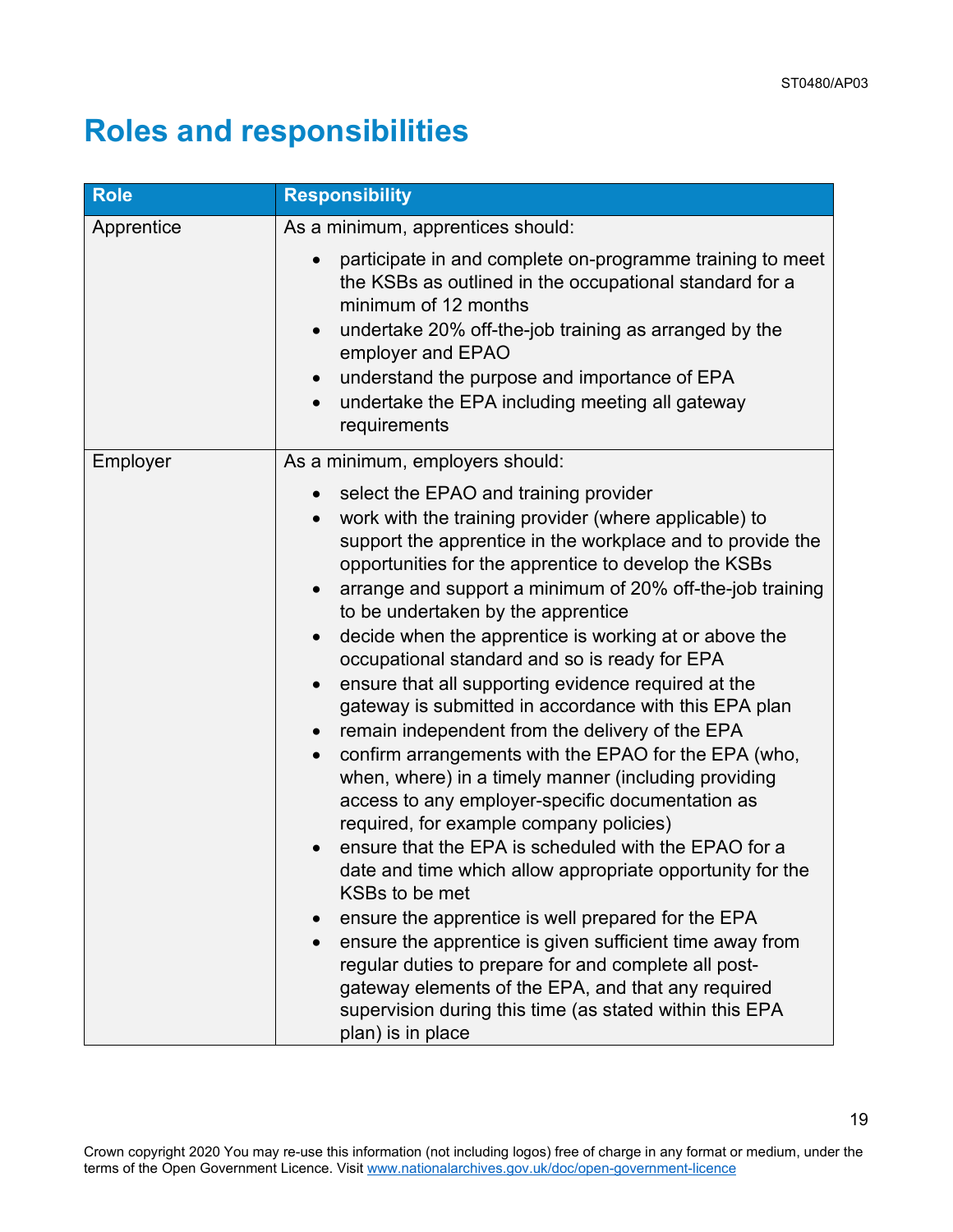20

|             | where the apprentice is assessed in the workplace, ensure<br>that the apprentice has access to the resources used on a<br>daily basis<br>pass the certificate to the apprentice                                                                                                                                                                                                                                                                                                                                                                                                                                                       |
|-------------|---------------------------------------------------------------------------------------------------------------------------------------------------------------------------------------------------------------------------------------------------------------------------------------------------------------------------------------------------------------------------------------------------------------------------------------------------------------------------------------------------------------------------------------------------------------------------------------------------------------------------------------|
| <b>EPAO</b> | As a minimum, EPAOs should:                                                                                                                                                                                                                                                                                                                                                                                                                                                                                                                                                                                                           |
|             | conform to the requirements of this EPA plan and deliver<br>its requirements in a timely manner<br>conform to the requirements of the Register of End-Point<br><b>Assessment Organisations (RoEPAO)</b><br>conform to the requirements of the external quality<br>assurance provider (EQAP) for this apprenticeship<br>standard<br>understand the occupational standard<br>make all necessary contractual arrangements, including<br>agreeing the price of the EPA<br>develop and produce assessment materials including<br>specifications and marking materials (for example mark<br>schemes, practice materials, training material) |
|             | appoint suitably qualified and competent independent<br>assessors                                                                                                                                                                                                                                                                                                                                                                                                                                                                                                                                                                     |
|             | appoint administrators (and invigilators where required) to<br>administer the EPA as appropriate                                                                                                                                                                                                                                                                                                                                                                                                                                                                                                                                      |
|             | provide training for independent assessors in terms of<br>good assessment practice, operating the assessment<br>tools and grading                                                                                                                                                                                                                                                                                                                                                                                                                                                                                                     |
|             | provide adequate information, advice and guidance<br>$\bullet$<br>documentation to enable apprentices, employers and<br>training providers to prepare for the EPA                                                                                                                                                                                                                                                                                                                                                                                                                                                                     |
|             | arrange for the EPA to take place, in consultation with the<br>employer                                                                                                                                                                                                                                                                                                                                                                                                                                                                                                                                                               |
|             | where the apprentice is not assessed in the workplace,<br>ensure that the apprentice has access to the required<br>resources and liaise with the employer to agree this if<br>necessary                                                                                                                                                                                                                                                                                                                                                                                                                                               |
|             | develop and provide appropriate assessment recording<br>documentation to ensure a clear and auditable process is<br>in place for providing assessment decisions and feedback<br>to all relevant stakeholders                                                                                                                                                                                                                                                                                                                                                                                                                          |
|             | have no direct connection with the apprentice, their<br>$\bullet$<br>employer or training provider. In all instances, including<br>when the EPAO is the training provider (i.e. HEI), there<br>must be no conflict of interest                                                                                                                                                                                                                                                                                                                                                                                                        |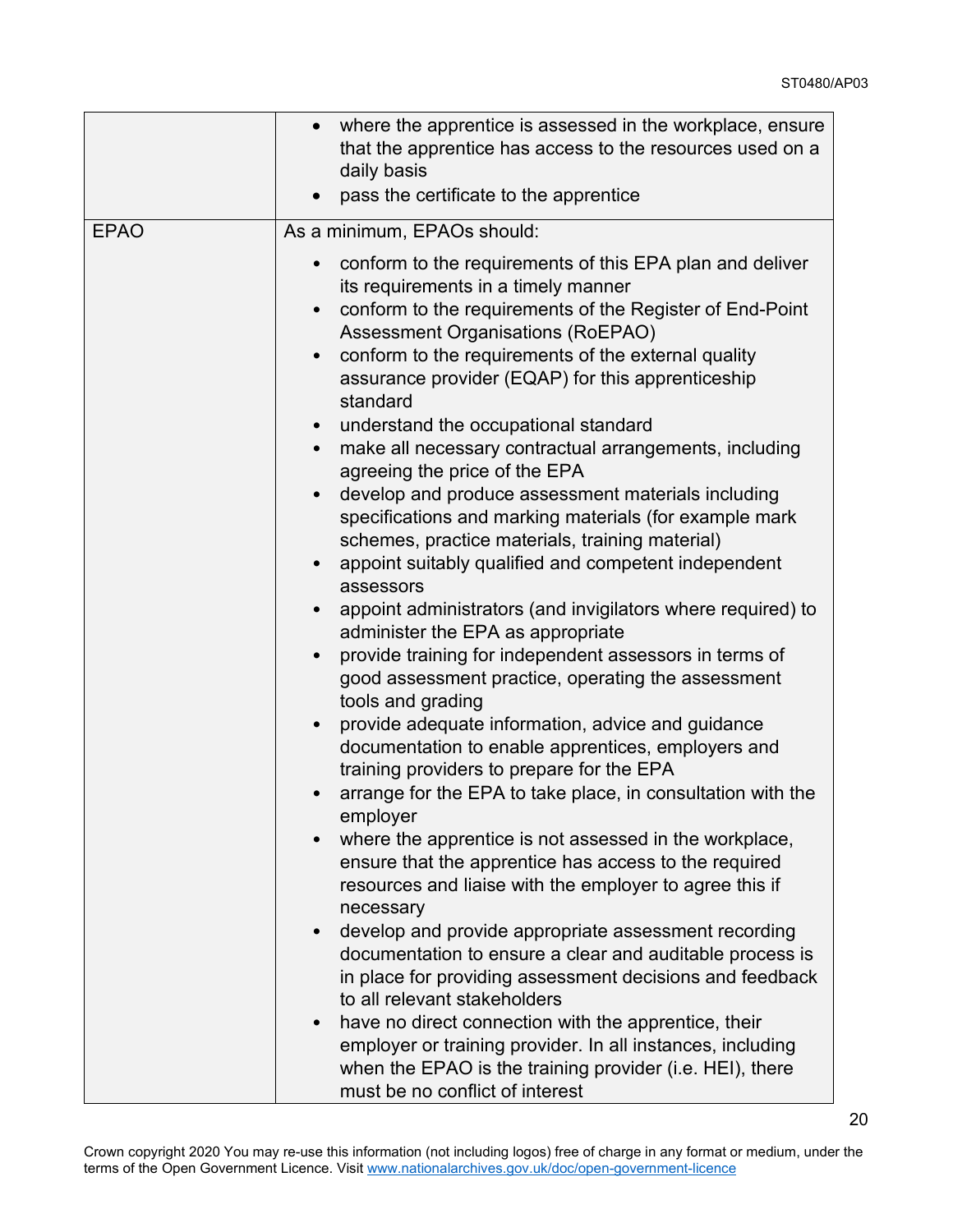|                         | have policies and procedures for internal quality<br>$\bullet$<br>assurance (IQA), and maintain records of regular and<br>robust IQA activity and moderation for external quality<br>assurance (EQA) purposes<br>deliver induction training for independent assessors, and<br>for invigilators and/or markers (where used)<br>undertake standardisation activity on this apprenticeship<br>standard for all independent assessors before they<br>conduct an EPA for the first time, if the EPA is updated<br>and periodically as appropriate (a minimum of annually)<br>manage invigilation of apprentices in order to maintain<br>security of the assessment in line with the EPAO's<br>malpractice policy<br>verify the identity of the apprentice being assessed<br>use language in the development and delivery of the EPA<br>that is appropriate to the level of the occupational standard<br>provide details of the independent assessor's name and<br>contact details to the employer<br>have and apply appropriately an EPA appeals process<br>request certification via the Apprenticeship Service upon<br>successful achievement of the EPA |
|-------------------------|-------------------------------------------------------------------------------------------------------------------------------------------------------------------------------------------------------------------------------------------------------------------------------------------------------------------------------------------------------------------------------------------------------------------------------------------------------------------------------------------------------------------------------------------------------------------------------------------------------------------------------------------------------------------------------------------------------------------------------------------------------------------------------------------------------------------------------------------------------------------------------------------------------------------------------------------------------------------------------------------------------------------------------------------------------------------------------------------------------------------------------------------------------|
| Independent<br>assessor | As a minimum, independent assessors should:<br>have the competence to assess the apprentice at this level<br>and hold any required qualifications and experience in line<br>with the requirements of the independent assessor as<br>detailed in the IQA section of this EPA plan<br>understand the occupational standard and the<br>requirements of this EPA<br>have, maintain and be able to evidence up-to-date<br>knowledge and expertise of the subject matter<br>deliver the end-point assessment in-line with the EPA plan<br>$\bullet$<br>comply with the IQA requirements of the EPAO<br>have no direct connection or conflict of interest with the<br>$\bullet$<br>apprentice, their employer or training provider; in all<br>instances, including when the EPAO is the training<br>provider (i.e. HEI)<br>attend induction training<br>attend standardisation events when they begin working for<br>the EPAO, before they conduct an EPA for the first time<br>and a minimum of annually on this apprenticeship<br>standard                                                                                                                 |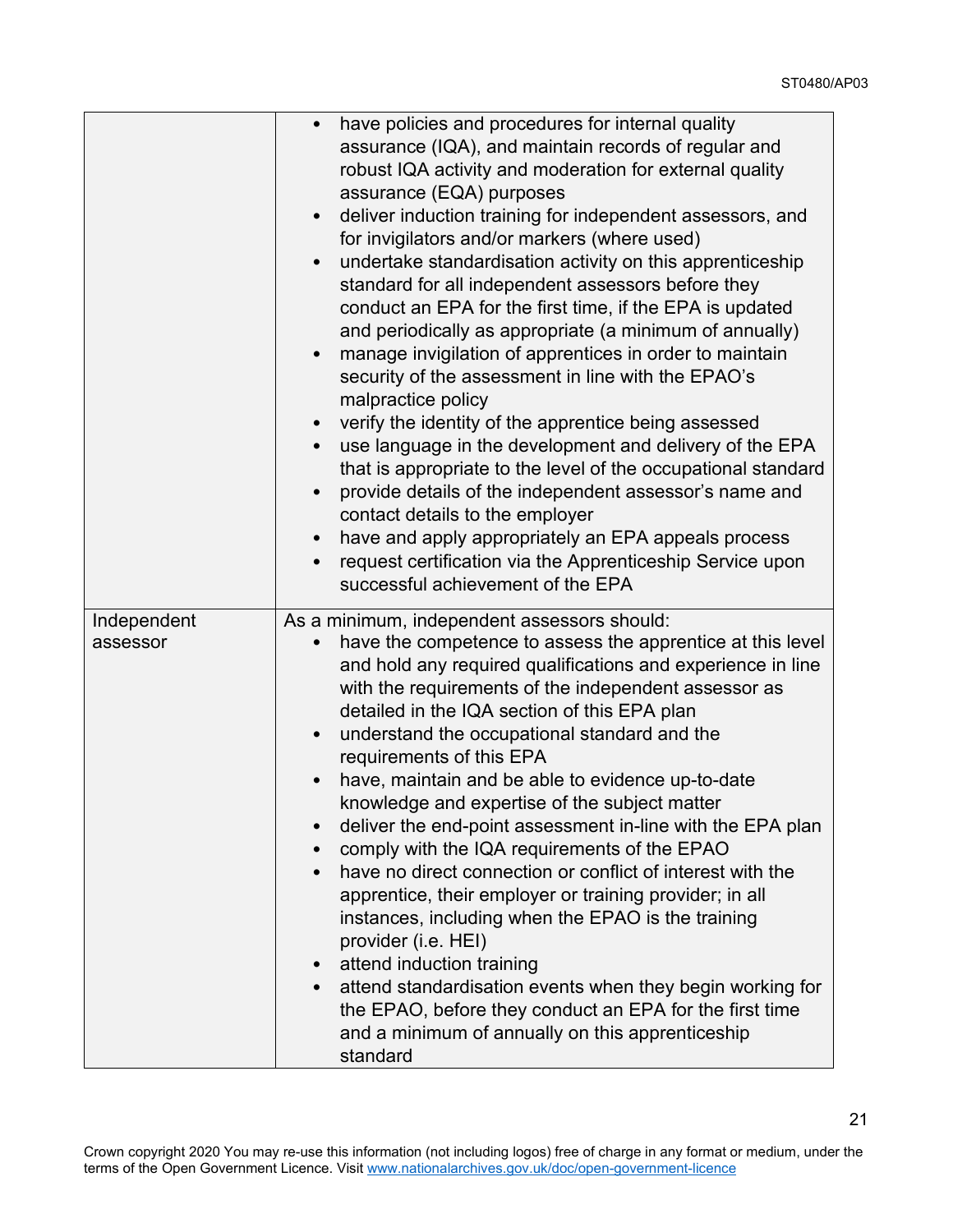|                          | • assess each assessment method, as determined by the<br>EPA plan, and without extending the EPA unnecessarily<br>assess against the KSBs assigned to each assessment<br>method, as shown in the mapping of assessment methods<br>and as determined by the EPAO, and without extending<br>the EPA unnecessarily<br>• make all grading decisions<br>• record and report all assessment outcome decisions, for<br>each apprentice, following instructions and using<br>assessment recording documentation provided by the<br>EPAO, in a timely manner<br>use language in the development and delivery of the EPA<br>$\bullet$<br>that is appropriate to the level of the occupational standard<br>mark open (constructed) test answers accurately<br>according to the EPAO's mark scheme and procedures                                     |
|--------------------------|-------------------------------------------------------------------------------------------------------------------------------------------------------------------------------------------------------------------------------------------------------------------------------------------------------------------------------------------------------------------------------------------------------------------------------------------------------------------------------------------------------------------------------------------------------------------------------------------------------------------------------------------------------------------------------------------------------------------------------------------------------------------------------------------------------------------------------------------|
| <b>Training provider</b> | As a minimum, training providers should:<br>work with the employer and support the apprentice during<br>the off-the-job training to provide the opportunities to<br>develop the knowledge, skills and behaviours as listed in<br>the occupational standard<br>conduct training covering any knowledge, skill or<br>behaviour requirement agreed as part of the Commitment<br>Statement (often known as the Individual Learning Plan).<br>monitor the apprentice's progress during any training<br>$\bullet$<br>provider led on-programme learning<br>advise the employer, upon request, on the apprentice's<br>readiness for EPA<br>remain independent from delivery of the EPA. Where the<br>$\bullet$<br>training provider is the EPA (i.e. a HEI) there must be<br>procedures in place to mitigate against any conflict of<br>interest |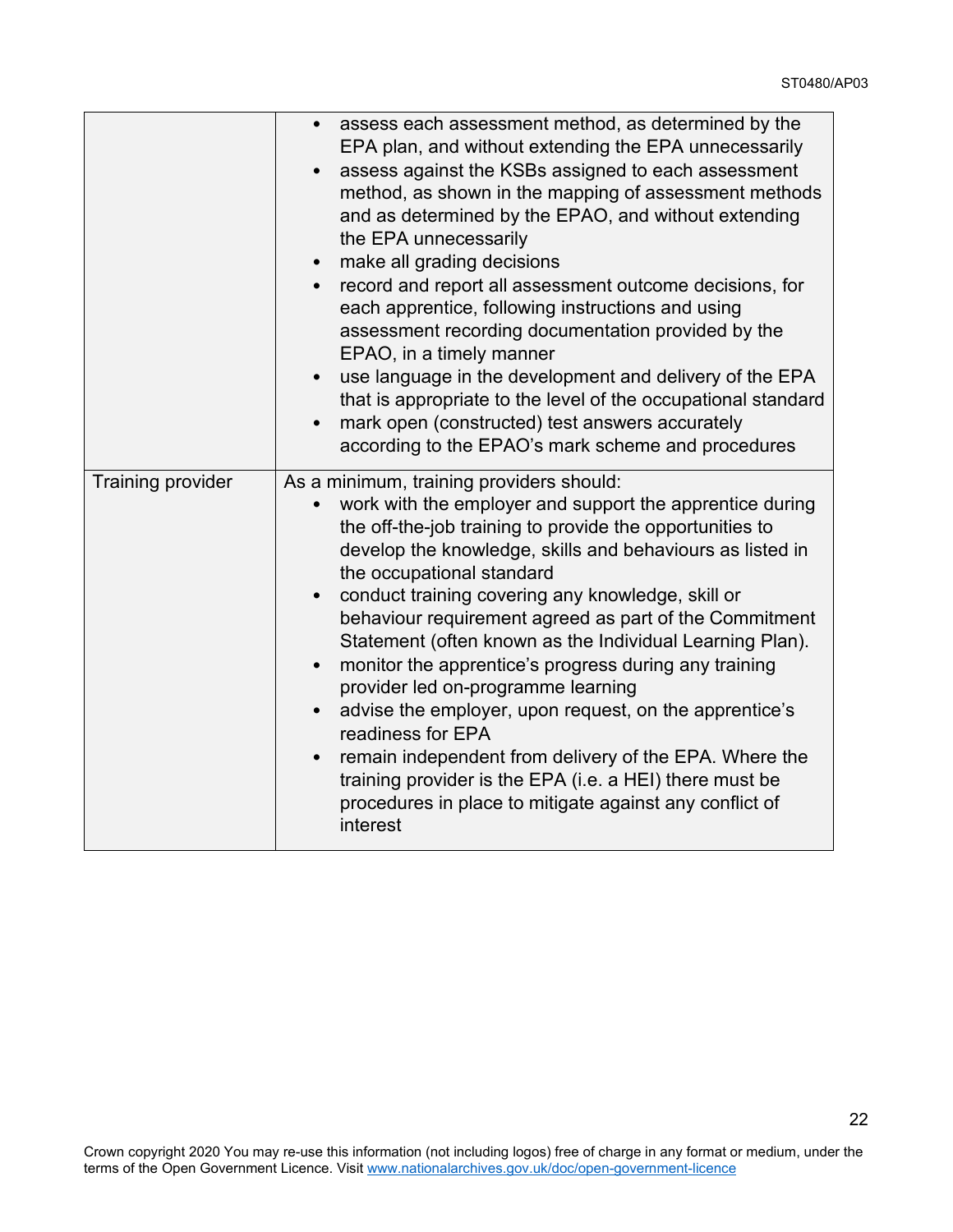## <span id="page-22-0"></span>**Internal Quality Assurance (IQA)**

Internal quality assurance refers to the strategies, policies and procedures that EPAOs must have in place to ensure valid, consistent and reliable end-point assessment decisions. EPAOs for this EPA must adhere to all requirements within the Roles and Responsibilities section and:

- have effective and rigorous quality assurance systems and procedures that ensure fair, reliable and consistent assessment across employers, places, times and independent assessors
- appoint independent assessors who have recent relevant experience of the occupation/sector gained in the last 5 years or significant experience of the occupation/sector
- appoint independent assessors who are members of relevant professional bodies
- appoint independent assessors who are competent to deliver the end-point assessment and who meet the following minimum requirements:
	- $\circ$  Be independent of the apprentice, their employer and training provider i.e. there must be no conflict of interest
	- $\circ$  hold a relevant leadership and management qualification, at a minimum of a Level 7 (or equivalent) or have significant occupational experience of more than 7-years as a manager or leader
	- o Complete 40 hours of recorded Leadership and Management related CPD per year.
- operate induction training for independent assessors, markers and invigilators
- provide training for independent assessors in terms of good assessment practice, operating the assessment tools and grading
- where appropriate:
	- $\circ$  provide ongoing training for invigilators
- undertake standardisation activity on this apprenticeship standard for all independent assessors:
	- $\circ$  before they conduct an EPA for the first time
	- $\circ$  if the EPA is updated
	- $\circ$  periodically as appropriate (a minimum of annually)
- conduct effective moderation of assessment decisions and grades
- conduct appeals where required, according to the EPAO's appeals procedure, reviewing and making final decisions on assessment decisions and grades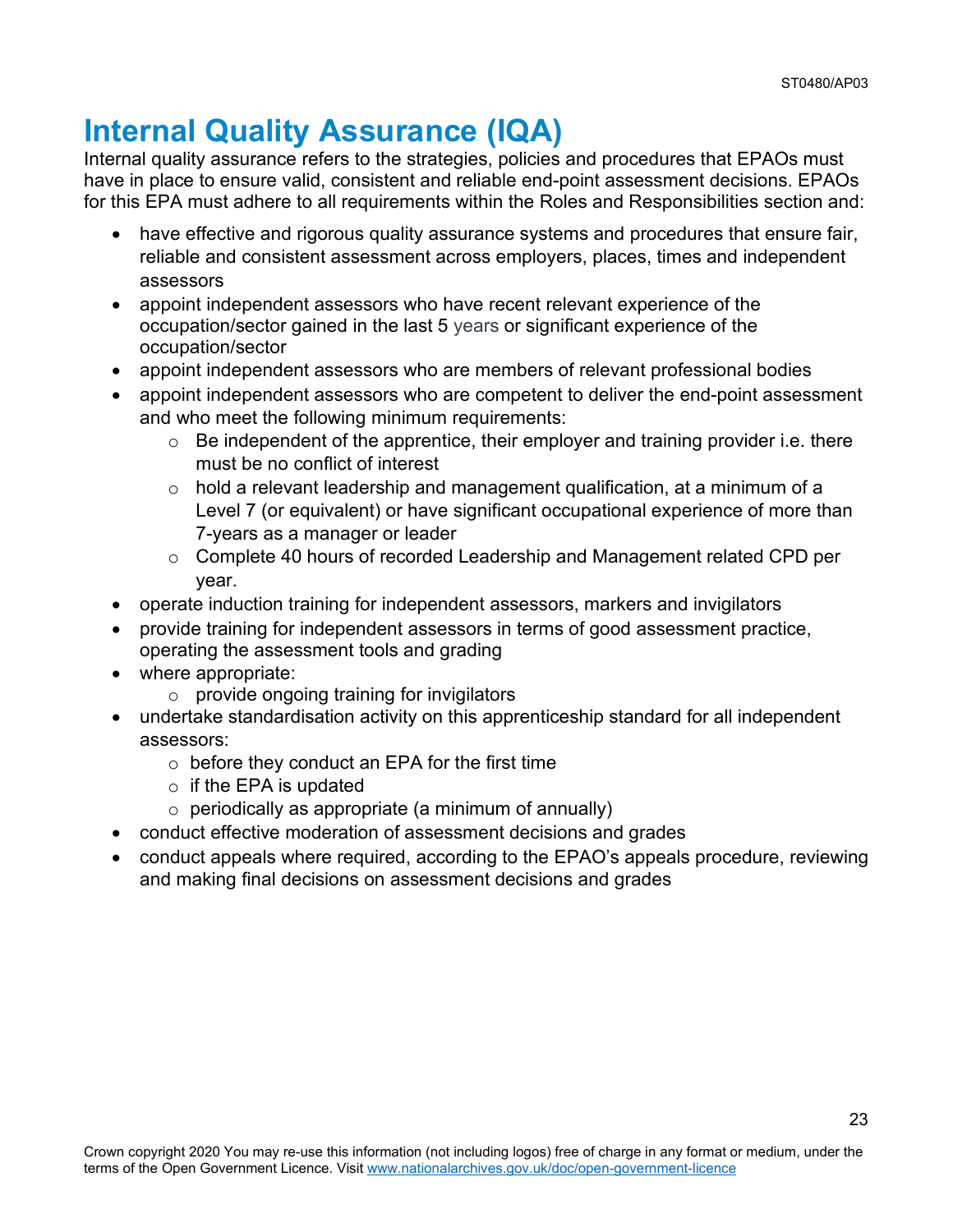## <span id="page-23-0"></span>**Affordability**

Affordability of the EPA will be aided by using at least some of the following practices:

- using an employer's premises
- using video conferencing
- scheduling the professional discussion and presentation with questioning on the same day

## <span id="page-23-1"></span>**Professional body recognition**

This apprenticeship standard is designed to prepare successful apprentices to meet the requirements for registration as a Senior Leader with:

Chartered Management Institute (CMI) – Chartered Manager or Chartered Fellow

The Institute of Leadership and Management (TILM) - Fellow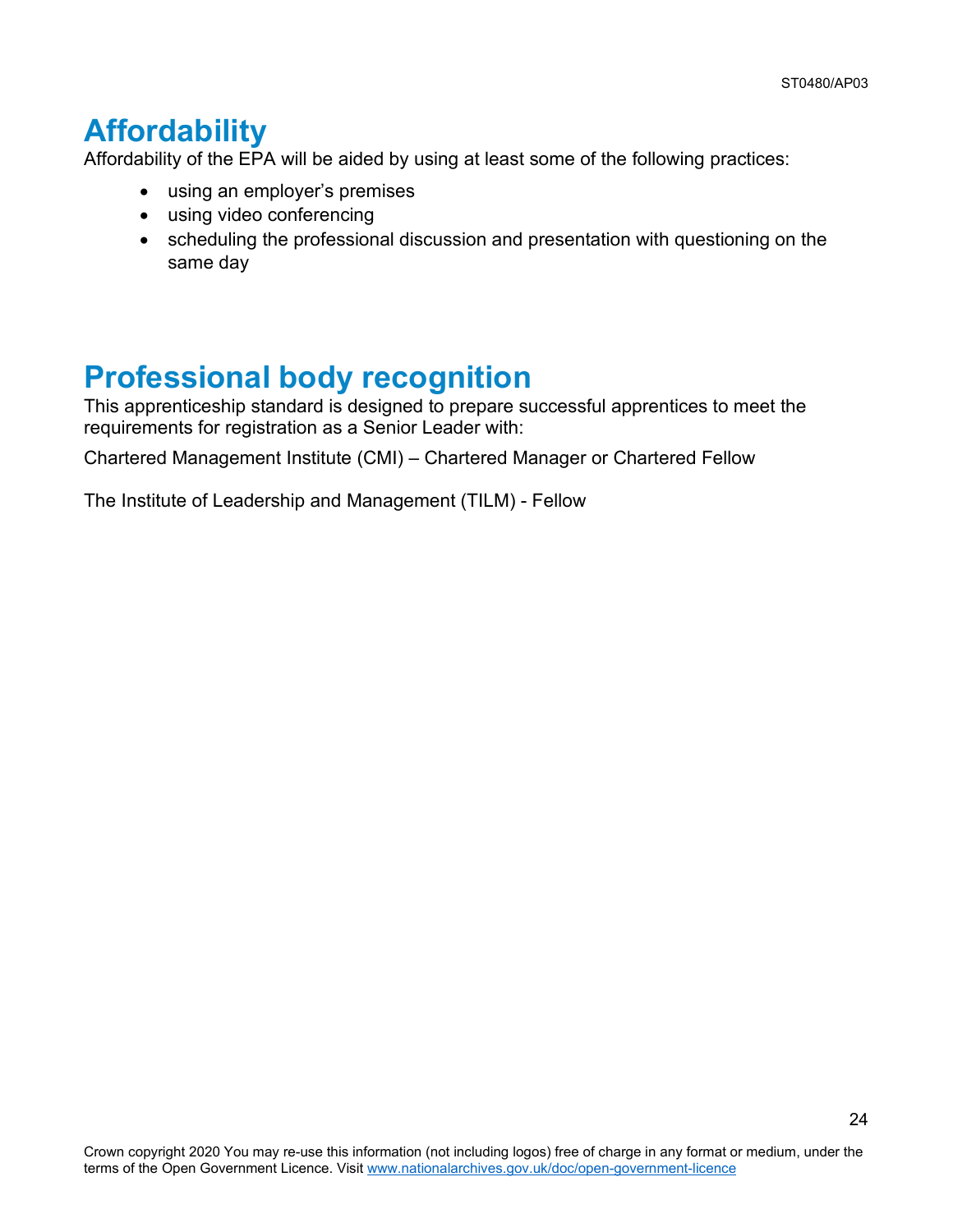# <span id="page-24-0"></span>**Mapping of knowledge, skills and behaviours (KSBs)**

### **End-Point Assessment method 1: Strategic business proposal, presentation with questioning**

#### **Knowledge**

**K3** New market strategies, changing customer demands and trend analysis.

**K5** Systems thinking, knowledge/data management, research methodologies and programme management.

**K8** Financial strategies, for example scenarios, modelling and identifying trends, application of economic theory to decision-making, and how to evaluate financial and non- financial information.

**K9** Financial governance and legal requirements, and procurement strategies.

**K12** Influencing and negotiating strategies both upwards and outwards.

**K14** Working with board and other company leadership structures.

**K15** Brand and reputation management.

**K16** Working with corporate leadership structures, for example, the markets it operates in, roles and responsibilities, who its stakeholders are and what they require from the organisation and the sustainability agenda.

#### **Skills**

**S2** Set strategic direction and gain support for it from key stakeholders.

**S3** Undertake research, and critically analyse and integrate complex information.

**S11** Uses financial data to allocate resources.

**S13** Use personal presence and "storytelling" to articulate and translate vision into operational strategies, demonstrating clarity in thinking

**S19** Manage relationships across multiple and diverse stakeholders.

**S20** Lead within their area of control/authority, influencing both upwards and outwards, negotiating and using advocacy skills to build reputation and effective collaboration.

#### **Behaviours**

**B3** Curious and innovative - exploring areas of ambiguity and complexity and finding creative solutions.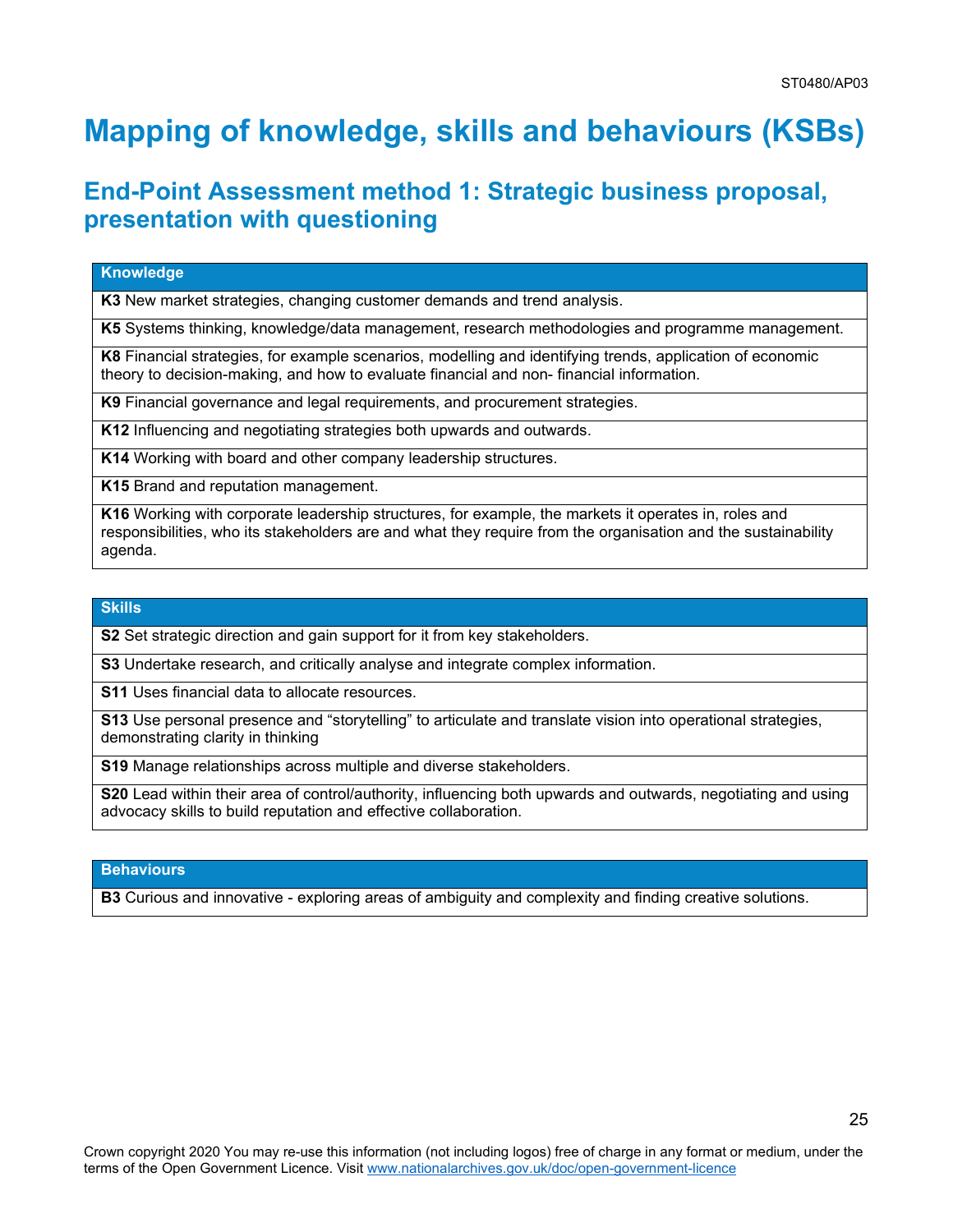### **Assessment method 2: Professional discussion underpinned by a portfolio of evidence**

#### **Knowledge**

**K1** How to shape organisational mission, culture and values.

**K2** Organisation structures; business modelling; diversity; global and horizon scanning perspectives; governance and accountability; technological and policy implications.

**K4** Innovation; the impact of disruptive technologies (mechanisms that challenge traditional business methods and practices); drivers of change and new ways of working across infrastructure, processes, people and culture and sustainability.

**K6** Ethics and values-based leadership theories and principles.

**K7** Competitive strategies and entrepreneurialism, approaches to effective decision making, and the use of big data and insight to implement and manage change.

**K10** Organisational/team dynamics and how to build engagement and develop high performance, agile and collaborative cultures

**K11** Approaches to strategic workforce planning, for example, talent management, learning organisations, group work, workforce design, succession planning, diversity and inclusion.

**K13** The external social and political environment and use of diplomacy with diverse groups of internal and external stakeholders

**K17** Crisis and risk management strategies.

**K18** Coaching and mentoring techniques.

**K19** Approaches to developing a Corporate Social Responsibility programme.

**K20:** The organisation's developing communications strategy and its link to their area of responsibility.

#### **Skills**

**S1** Use horizon scanning and conceptualisation to deliver high performance strategies focusing on growth/sustainable outcomes.

**S4.1** Lead change in their area of responsibility, create an environment for innovation and creativity.

**S4.2** Establish the value of ideas and change initiatives and driving continuous improvement.

**S5** Lead and respond in a crisis situation using risk management techniques.

**S6** Act as a Sponsor/Ambassador, championing projects and transformation of services across organisational boundaries

**S7** Challenge strategies and operations in terms of ethics, responsibility, sustainability, resource allocation and business continuity/risk management.

**S8** Apply principles relating to Corporate Social Responsibility, Governance and Regulatory compliance.

**S9** Drive a culture of resilience and support development of new enterprise and opportunities.

**S10** Oversee development and monitoring of financial strategies and setting of organisational budgets based on Key Performance Indicators (KPIs), and challenge financial assumptions underpinning strategies.

**S12** Oversee procurement, supply chain management and contracts.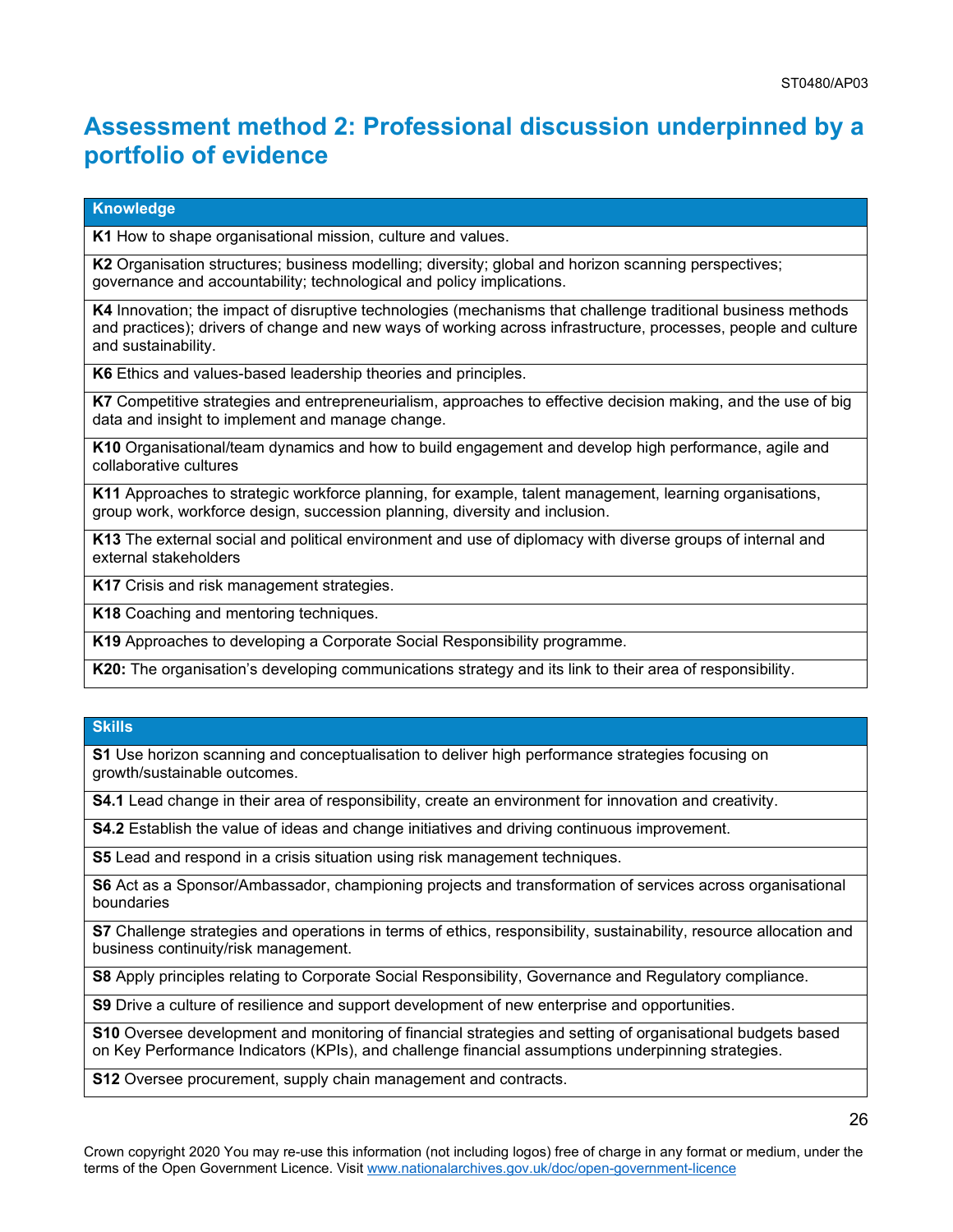**S14** Create an inclusive culture, encouraging diversity and difference and promoting well-being.

**S15** Give and receive feedback at all levels, building confidence and developing trust, and enable people to take risks and challenge where appropriate.

**S16** Enable an open culture and high-performance working environment and set goals and accountabilities for teams and individuals in their area.

**S17** Lead and influence people, building constructive working relationships across teams, using matrix management where required.

**S18** Optimise skills of the workforce, balancing people and technical skills and encouraging continual development.

**S21** Shape and manage the communications strategy for their area of responsibility.

#### **Behaviours**

**B1** Work collaboratively enabling empowerment and delegation

**B2** Take personal accountability aligned to clear values.

**B4** Value difference and champion diversity.

**B5** Seek continuous professional development opportunities for self and wider team.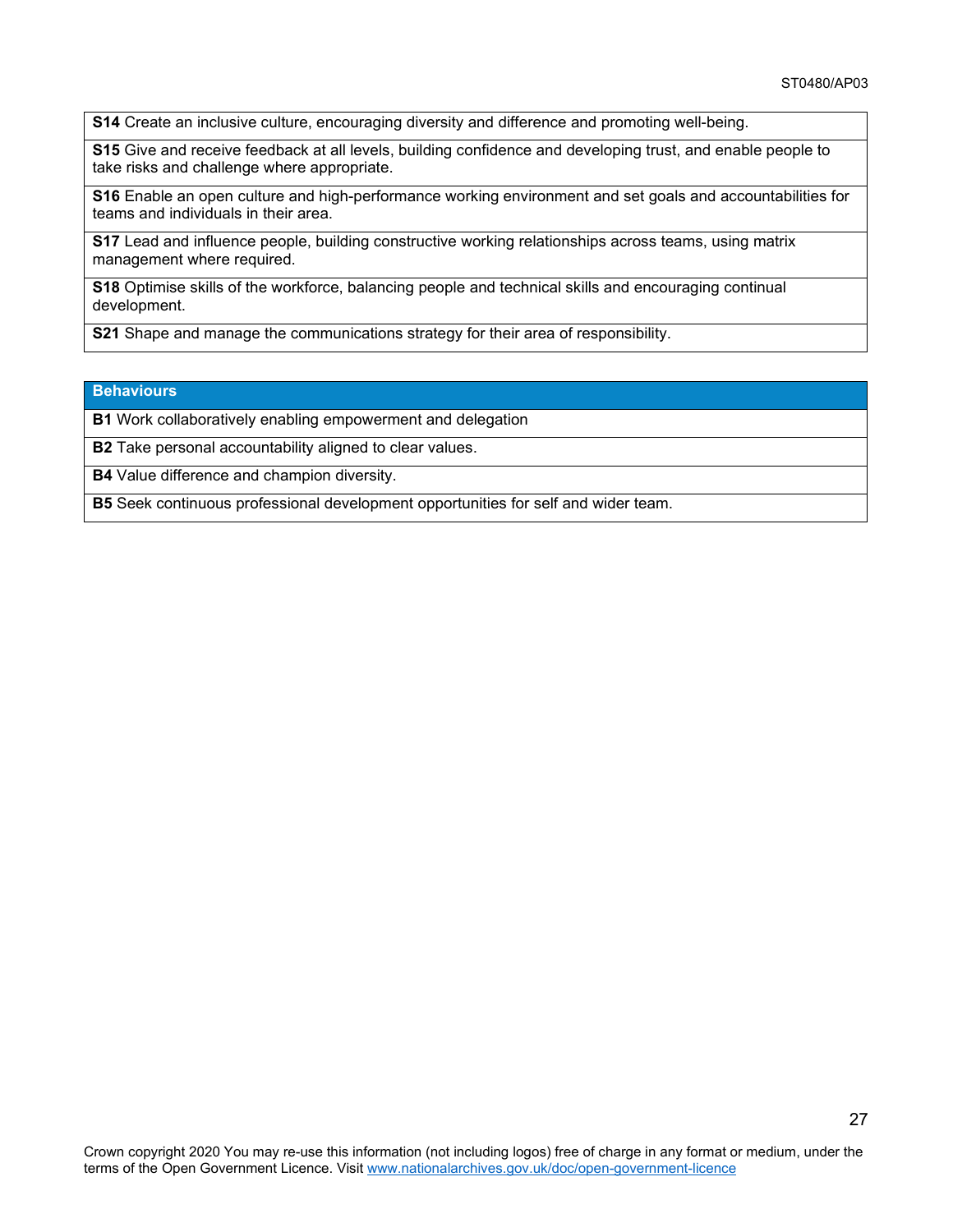# <span id="page-27-0"></span>**Grading Descriptors**

### **End-Point Assessment method 1: Strategic business proposal, presentation with questioning**

| <b>KSBs</b>                                                                    | <b>Fail</b>                           | <b>Pass</b>                                                                                                                                                                                                                                                                                                                                                                                                                                                            | <b>Distinction</b>                                                                                                                                                                                                                                                                                            |
|--------------------------------------------------------------------------------|---------------------------------------|------------------------------------------------------------------------------------------------------------------------------------------------------------------------------------------------------------------------------------------------------------------------------------------------------------------------------------------------------------------------------------------------------------------------------------------------------------------------|---------------------------------------------------------------------------------------------------------------------------------------------------------------------------------------------------------------------------------------------------------------------------------------------------------------|
|                                                                                |                                       | The apprentice must meet all of<br>the pass descriptors below                                                                                                                                                                                                                                                                                                                                                                                                          | The apprentice must meet all of the<br>pass criteria and all of the<br>distinction descriptors below                                                                                                                                                                                                          |
| <b>Research</b><br>K3 K14 K16<br><b>S2 S19</b>                                 | Does not<br>meet the<br>pass criteria | Creates a high-performance<br>strategy, focussing on improving<br>efficiency changing customer<br>demands and trend analysis and<br>which has support from a range of<br>stakeholders. (K3, S2)<br>Evaluates how the strategic<br>business proposal takes full<br>account of the leadership<br>structures within the organisation<br>and of key stakeholders and<br>manages relationships across<br>stakeholders. (K14, K16, S19)                                      | Critically evaluates the need for<br>improving brand management and<br>reputation, and explains how this<br>would reduce risks to the organisation<br>brand                                                                                                                                                   |
| <b>Methodologies</b><br>and analysis<br><b>K5 K8 K9</b><br>S3 S11<br><b>B3</b> | Does not<br>meet the<br>pass criteria | Justifies how they selected and<br>used an approach that is<br>underpinned by research using a<br>range of methodologies, critically<br>analysing and synthesising the<br>outcomes and producing creative<br>solutions to areas of ambiguity or<br>complexity. (K5, S3, B3)<br>Applies economic theories and<br>financial modelling to develop<br>strategies and allocate resources in<br>line with legal, governance and<br>procurement requirements (K8, K9,<br>S11) | Critically evaluates the financial<br>strategies used and justifies<br>recommendations made                                                                                                                                                                                                                   |
| Communication<br>K <sub>12</sub> K <sub>15</sub><br>S13 S20                    | Does not<br>meet the<br>pass criteria | Justifies how they use influencing<br>and negotiating strategies to<br>collaborate with stakeholders and<br>build their organisation's brand and<br>reputation in developing the<br>strategic business proposal (K12,<br>K15, S20)<br>Delivers a strategic business<br>proposal and presentation that<br>demonstrates a clear vision for the                                                                                                                           | Persuasive and engaging in<br>articulating strategies that maximise<br>opportunities for sustainable growth<br>based on synthesizing complex<br>information including changing<br>customer demand and robust<br>research, critically analysing and<br>justifying proposed solutions and their<br>alternatives |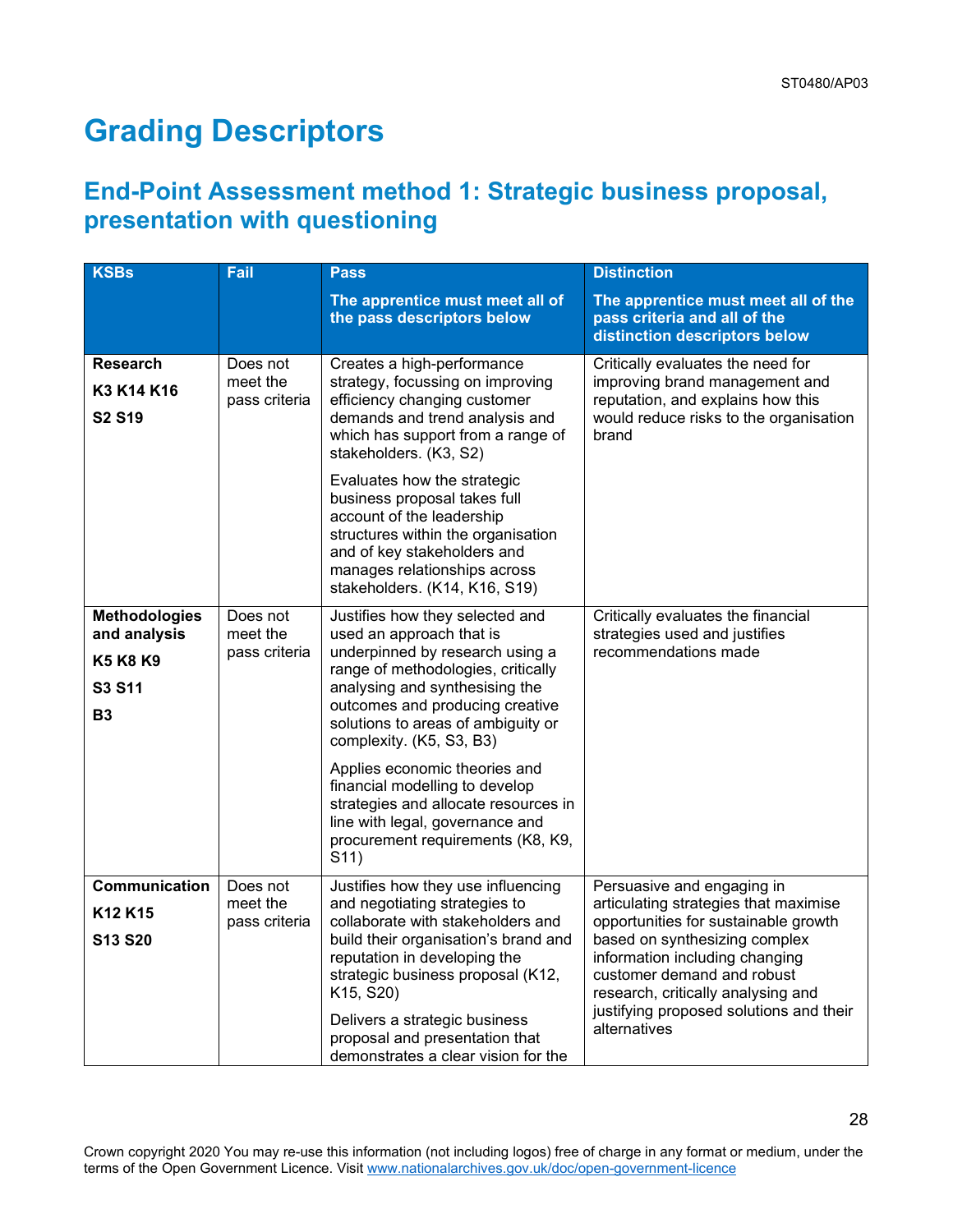| operational strategies (S13) |  | organisation and translates this into |  |
|------------------------------|--|---------------------------------------|--|
|------------------------------|--|---------------------------------------|--|

### **Assessment method 2: Professional discussion underpinned by a portfolio of evidence**

|                                                                                                                                                          |                                                                                                                                                                                                                                                                                                                                                                                                                                                                                                                                                                                                                                                                                                                                                                                                                                                                                                                                                                                                                                                                                                                                                       | <b>Distinction</b>                                                                                                                                                                                                                                                |
|----------------------------------------------------------------------------------------------------------------------------------------------------------|-------------------------------------------------------------------------------------------------------------------------------------------------------------------------------------------------------------------------------------------------------------------------------------------------------------------------------------------------------------------------------------------------------------------------------------------------------------------------------------------------------------------------------------------------------------------------------------------------------------------------------------------------------------------------------------------------------------------------------------------------------------------------------------------------------------------------------------------------------------------------------------------------------------------------------------------------------------------------------------------------------------------------------------------------------------------------------------------------------------------------------------------------------|-------------------------------------------------------------------------------------------------------------------------------------------------------------------------------------------------------------------------------------------------------------------|
|                                                                                                                                                          | The apprentice must meet all of<br>the pass descriptors below                                                                                                                                                                                                                                                                                                                                                                                                                                                                                                                                                                                                                                                                                                                                                                                                                                                                                                                                                                                                                                                                                         | The apprentice must meet all of the<br>distinction descriptors below                                                                                                                                                                                              |
| Organisational<br>Does not<br>values<br>meet the<br>pass criteria<br>K <sub>2</sub> K <sub>6</sub> K <sub>13</sub><br>K19 K20<br>S1 S7 S8 S10<br>S19 S21 | Interprets ethics and value-based<br>leadership theories and principles in<br>order to challenge strategies,<br>operations and financial<br>assumptions and defines their<br>responsibility for resource allocation<br>and overseeing development and<br>monitoring of financial strategies<br>based on KPIs that maintain<br>sustainability and business<br>continuity/risk management (K6,<br>S7, S10)<br>Summarises how the<br>communications strategy links to<br>their area of responsibility and<br>justifies the approaches taken to<br>shape and manage it, taking<br>account of the external social and<br>political environment and the<br>diverse needs of internal and<br>external stakeholders (K13, K20,<br>S21)<br>Implements a high-performance<br>strategy, focussing on growth and<br>improving efficiency, synthesising<br>outcomes from modelling and<br>horizon scanning (K2, S1)<br>Applies the approaches and<br>principles to developing a corporate<br>social responsibility programme and<br>justifies how they apply these<br>principles to ensure the<br>organisation's compliance to<br>governance and regulations (K19, | Evaluates the effectiveness of the<br>communications strategy for their area<br>of responsibility, explaining how they<br>have acted on analysis and feedback<br>to make recommendations for<br>continuous improvement to the<br>organisation's overall strategy. |
| Finance,<br>Does not<br>meet the<br>workforce,<br>planning and<br>pass criteria<br>procurement                                                           | S8)<br>Analyses their approach to<br>workforce planning, evaluating its<br>effectiveness in developing a<br>diverse, inclusive, resilient and<br>valued workforce that optimises                                                                                                                                                                                                                                                                                                                                                                                                                                                                                                                                                                                                                                                                                                                                                                                                                                                                                                                                                                      |                                                                                                                                                                                                                                                                   |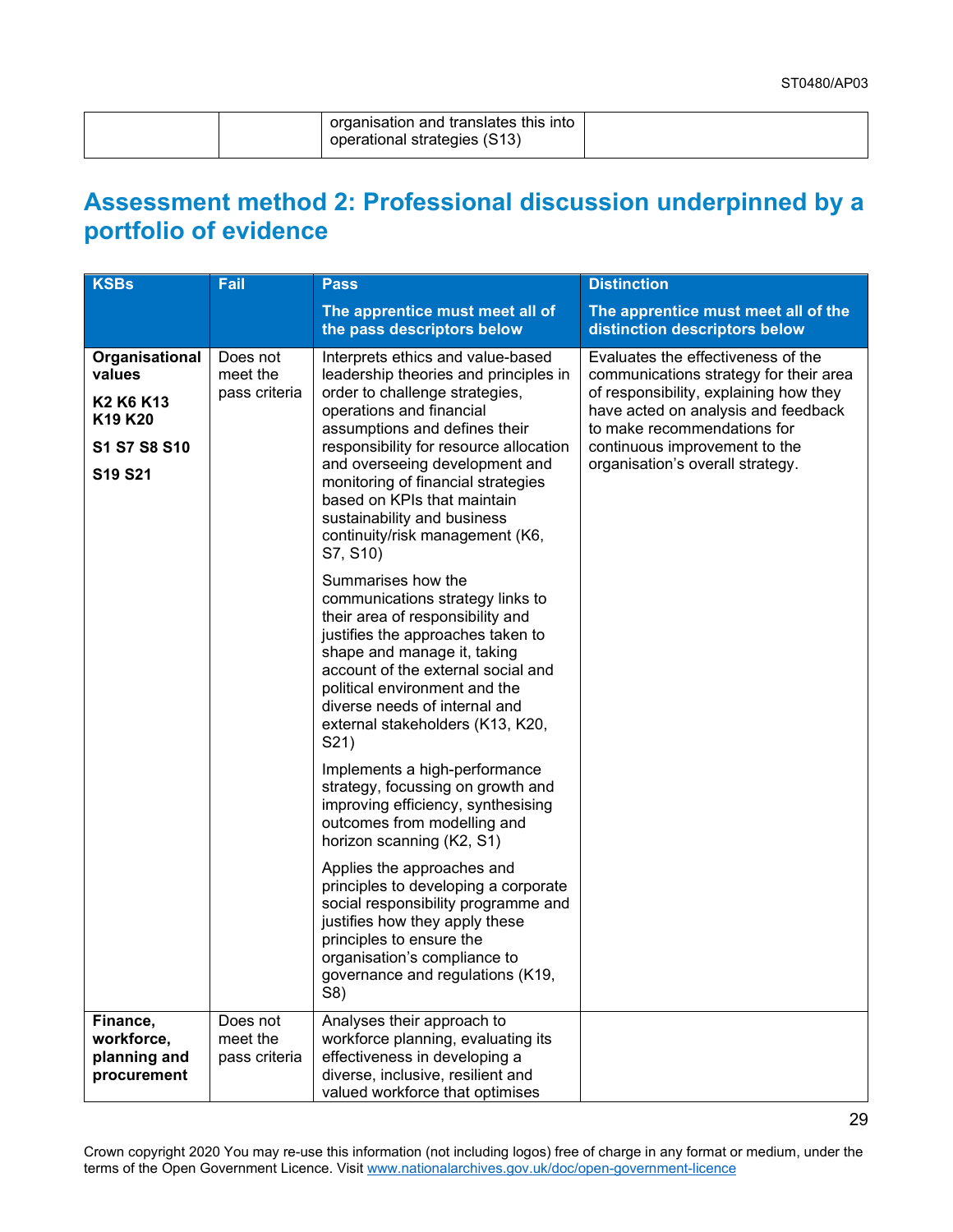30

| K11<br>S9 S12 S14                                                                                      |                                       | their skills to the benefit of the<br>organisation (K11, S9, S14, B4)                                                                                                                                                                                                                                                                                                                                                                                                                                                                                                                                                               |                                                                                                                                                                                                                                                                              |
|--------------------------------------------------------------------------------------------------------|---------------------------------------|-------------------------------------------------------------------------------------------------------------------------------------------------------------------------------------------------------------------------------------------------------------------------------------------------------------------------------------------------------------------------------------------------------------------------------------------------------------------------------------------------------------------------------------------------------------------------------------------------------------------------------------|------------------------------------------------------------------------------------------------------------------------------------------------------------------------------------------------------------------------------------------------------------------------------|
| <b>B4</b>                                                                                              |                                       | Justifies their approach to<br>overseeing procurement, supply<br>chain management and contracts<br>S <sub>12</sub> )                                                                                                                                                                                                                                                                                                                                                                                                                                                                                                                |                                                                                                                                                                                                                                                                              |
| <b>Driving</b><br>change and<br>risk<br>management<br>K1 K4 K7 K17<br><b>S4.1 S5 S6</b><br><b>B1</b>   | Does not<br>meet the<br>pass criteria | Evaluates how they shape their<br>organisation's mission, culture and<br>values by championing projects as<br>an ambassador that transform<br>services across the organisation<br>(K1, S6)<br>Justifies how they have worked<br>collaboratively in driving change<br>and implementing new ways of<br>working to improve the<br>sustainability of the organisation<br>and how they have established a<br>creative and innovative environment<br>(K4, S4.1, B1)                                                                                                                                                                       | Drives transformative change with<br>tangible benefits for the organisation<br>Analyses and evaluates a crisis<br>situation that they have managed<br>explaining and justifying changes to<br>policy and procedure that they<br>recommended as a result of the<br>experience |
|                                                                                                        |                                       | Critically analyses approaches to<br>decision making and the use of big<br>data when developing competitive<br>strategies to implement and<br>manage change (K7)<br>Justifies the risk management<br>techniques they have used to lead<br>and respond to a crisis situation<br>(K17, S5)                                                                                                                                                                                                                                                                                                                                            |                                                                                                                                                                                                                                                                              |
| <b>Team working</b><br>and<br>development<br>K10 K18<br>S4.2 S15 S16<br><b>S17 S18</b><br><b>B2 B5</b> | Does not<br>meet the<br>pass criteria | Justifies how they use and<br>encourage continued professional<br>development opportunities for<br>themself and others, as well as<br>coaching and mentoring<br>techniques, to build engagement in<br>their team and develop an agile and<br>collaborative culture of high<br>performance (K10, K18, S18, B5)<br>Evaluates how they have led and<br>influenced people, building<br>constructive and trustful teams<br>confident to take risks when<br>appropriate and able to respond to<br>and provide constructive feedback<br>and challenge (S15, S17)<br>Justifies how they have taken<br>responsibility for driving continuous | Evaluates where they have used<br>coaching and mentoring techniques to<br>improve the performance of an<br>individual or a team with a positive<br>impact for the organisation                                                                                               |
|                                                                                                        |                                       | improvement through establishing<br>an open and high-performing                                                                                                                                                                                                                                                                                                                                                                                                                                                                                                                                                                     |                                                                                                                                                                                                                                                                              |